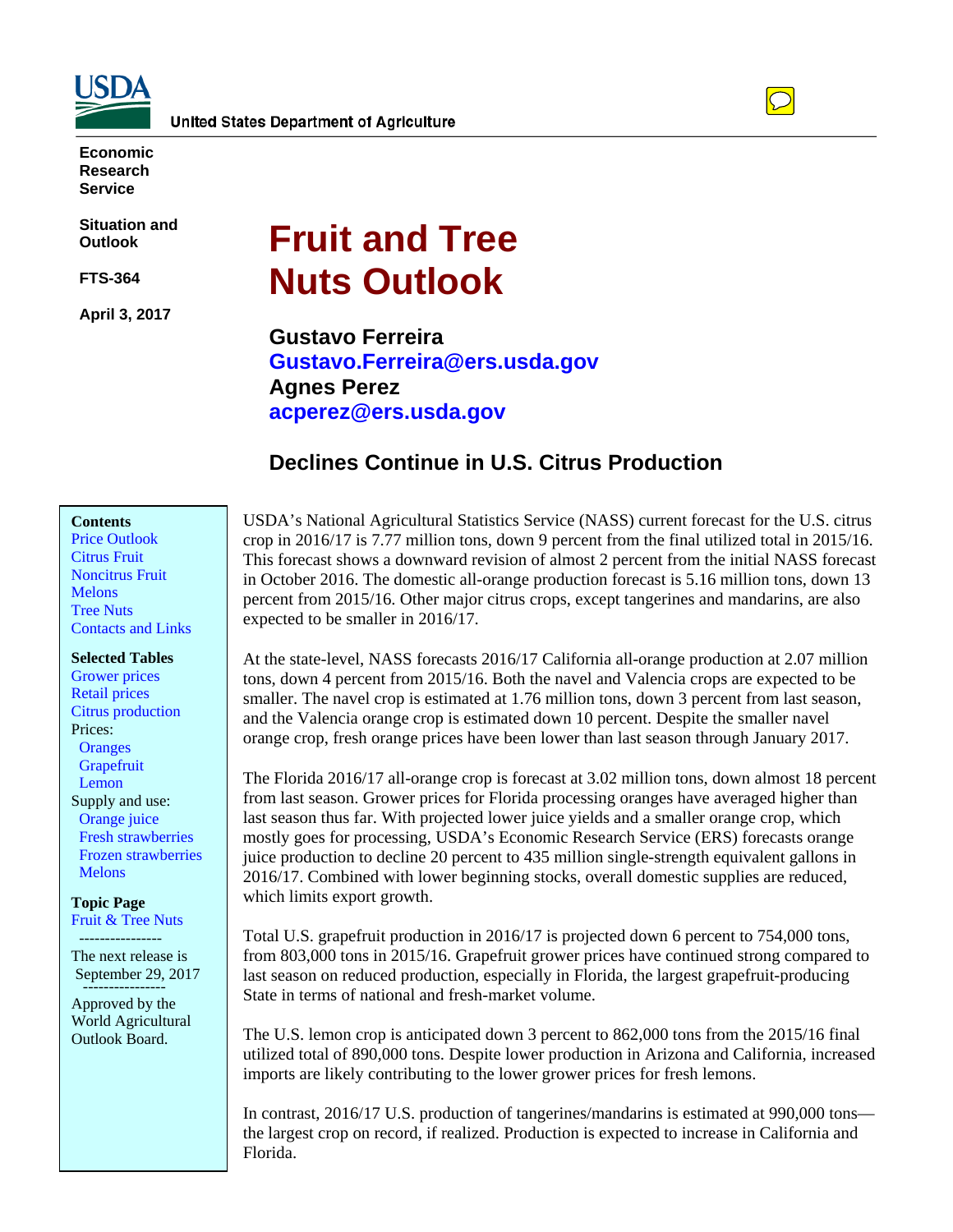# <span id="page-1-0"></span>**Price Outlook**

### *Fruit and Nut Grower Price Index Lower*

Grower prices in 2017 began the year weak compared to last year, evidenced by the lower grower price index for fruit and nuts in January. At  $121.6$  ( $2011=100$ ), the index was down from the January 2016 index of 124.8 (fig. 1). Lower grower prices for fresh apples, pears, strawberries, and most citrus fruit (except grapefruit) held down the January index (table 1).

Large supplies of apples following the huge fall-2016 harvest continued to soften grower prices in January 2017 compared to the same time last year. More than half way through the season, storage apple supplies remain at higher-than-average levels as indicated by March 1 apple holdings data from the U.S. Apple Association, likely keeping prices below year-ago levels through the end of the season.

Despite reduced domestic pear production in 2016/17 (July-June marketing year), sluggish export demand, large supplies from Chile and other sources, and the current high-volume/lower-price apple market are all contributing to the downward pressure on fresh pear prices. With only a few months to the end of the season, tighter supplies could help strengthen prices.

Ample supplies from Florida and Mexico, the main sources of winter strawberries in the United States, eased early-winter strawberry prices. California volumes remained at seasonally low levels early into 2017, but supplies were running ahead of last year. Then heavy rains and cooler temperatures in February led to supply gaps in California, likely mitigating some of the downward push on mid-to-latewinter prices. As the weather improved in recent weeks, California fields continued to thrive, and supplies are expected to build up to peak levels in the next few months, likely driving down prices through the summer. California is the dominant strawberry producer in the United States, with year-round production.



Source: USDA, National Agricultural Statistics Service, *Agricultural Prices.*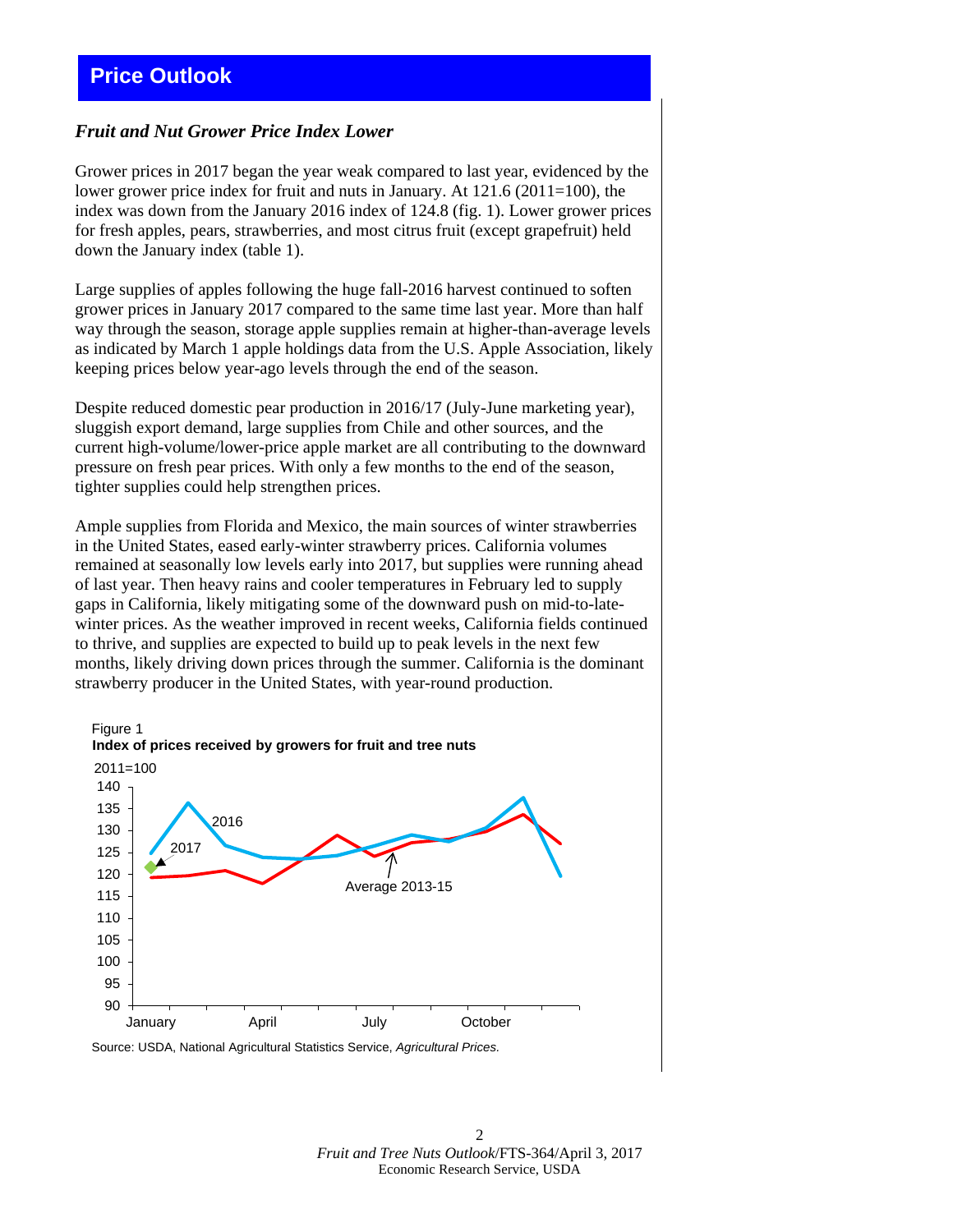<span id="page-2-0"></span>

| Table 1--Monthly fruit prices received by growers, United States |          |                                                                             |         |       |                     |         |
|------------------------------------------------------------------|----------|-----------------------------------------------------------------------------|---------|-------|---------------------|---------|
|                                                                  | December |                                                                             | January |       | Year-to-year change |         |
| Commodity                                                        | 2015     | 2016                                                                        | 2016    | 2017  | December            | January |
|                                                                  |          | --------------------------------Dollars per box---------------------------- |         |       |                     | Percent |
| Citrus fruit: <sup>1</sup>                                       |          |                                                                             |         |       |                     |         |
| Grapefruit, all                                                  | 11.43    | 12.15                                                                       | 10.70   | 10.77 | 6.3                 | 0.7     |
| Grapefruit, fresh                                                | 15.68    | 16.38                                                                       | 15.32   | 16.39 | 4.5                 | 7.0     |
| Lemons, all                                                      | 24.42    | 21.36                                                                       | 23.05   | 22.44 | $-12.5$             | $-2.6$  |
| Lemons, fresh                                                    | 36.02    | 31.61                                                                       | 33.50   | 31.01 | $-12.2$             | $-7.4$  |
| Oranges, all                                                     | 9.59     | 9.59                                                                        | 8.96    | 9.91  | 0.0                 | 10.6    |
| Oranges, fresh                                                   | 18.85    | 16.83                                                                       | 16.81   | 16.10 | $-10.7$             | $-4.2$  |
|                                                                  |          | ---------------------------Dollars per pound ---------------------------    |         |       |                     |         |
| Noncitrus fruit:                                                 |          |                                                                             |         |       |                     |         |
| Apples, fresh <sup>2</sup>                                       | 0.447    | 0.394                                                                       | 0.447   | 0.396 | $-11.9$             | $-11.4$ |
| Grapes, fresh <sup>2</sup>                                       | 1.035    | 1.185                                                                       | --      | --    | --                  | --      |
| Peaches, fresh <sup>2</sup>                                      | --       | --                                                                          | $- -$   | --    | $\overline{a}$      | --      |
| Pears, fresh <sup>2</sup>                                        | 0.407    | 0.378                                                                       | 0.422   | 0.392 | $-7.1$              | $-7.1$  |
| Strawberries, fresh                                              | 1.930    | 1.540                                                                       | 1.950   | 1.470 | $-20.2$             | $-24.6$ |

-- Insufficient number of reports to establish an estimate.

<sup>1</sup> Equivalent on-tree price.

 $^2$  Equivalent packinghouse-door returns for CA, MI, NY, and PA (apples only), OR (pears only), and WA (apples, peaches, and pears). Prices as sold for other States.

Source: USDA, National Agricultural Statistics Service, *Agricultural Prices.*

Fresh orange and lemon prices remained lower through January 2017 despite reduced production for the 2017/16 season. However, supply gaps in California due to recent winter rains likely boosted prices for the rest of the winter. Fresh orange prices could also receive a boost this spring and summer on forecast smaller crop of Valencia oranges in California. Meanwhile, grapefruit prices have continued strong on reduced production, especially in Florida, the largest grapefruit-producing State in terms of national and fresh-market volume. Grapefruit prices will likely continue to strengthen as U.S. supplies start to wind down seasonally during the spring.

### *Consumer Price Index for Fresh Fruit Continues To Drop*

Declining below year-ago levels since December 2016, the Consumer Price Index (CPI) for fresh fruit was reported at 353.3 (1982-84=100) in February 2017, down from 369.0 in February 2016, but strong relative to recent years (fig. 2). Based on data from the U.S. Department of Labor, Bureau of Labor Statistics (BLS), year-toyear retail price declines for Red Delicious apples, strawberries, Thompson seedless grapes, and navel oranges (by only a small fraction) in February outweighed the upturn in grapefruit and lemon prices (table 2), weakening the February freshfruit CPI.

As with grower prices, elevated supplies are driving down apple and strawberry retail prices. For apples, this was indicated by the CPI for apples, which was consistently down from previous-year levels during the period from December 2016 to February 2017. Fresh-apple holdings remained raised through first-quarter 2017 and across most varieties, pointing to continued lower prices in coming months. Barring unfavorable weather, strawberry supplies will be ramping up volumes through the summer as the domestic market fully transitions to California supplies, likely continuing to weaken prices.

Grape import volumes from the Southern Hemisphere (mostly from Chile and some from Peru) have been coming in strongly since late 2016, but movement to market for these imports has been slow due to lingering California table grape inventories available to retailers, according to industry sources. USDA Agricultural Marketing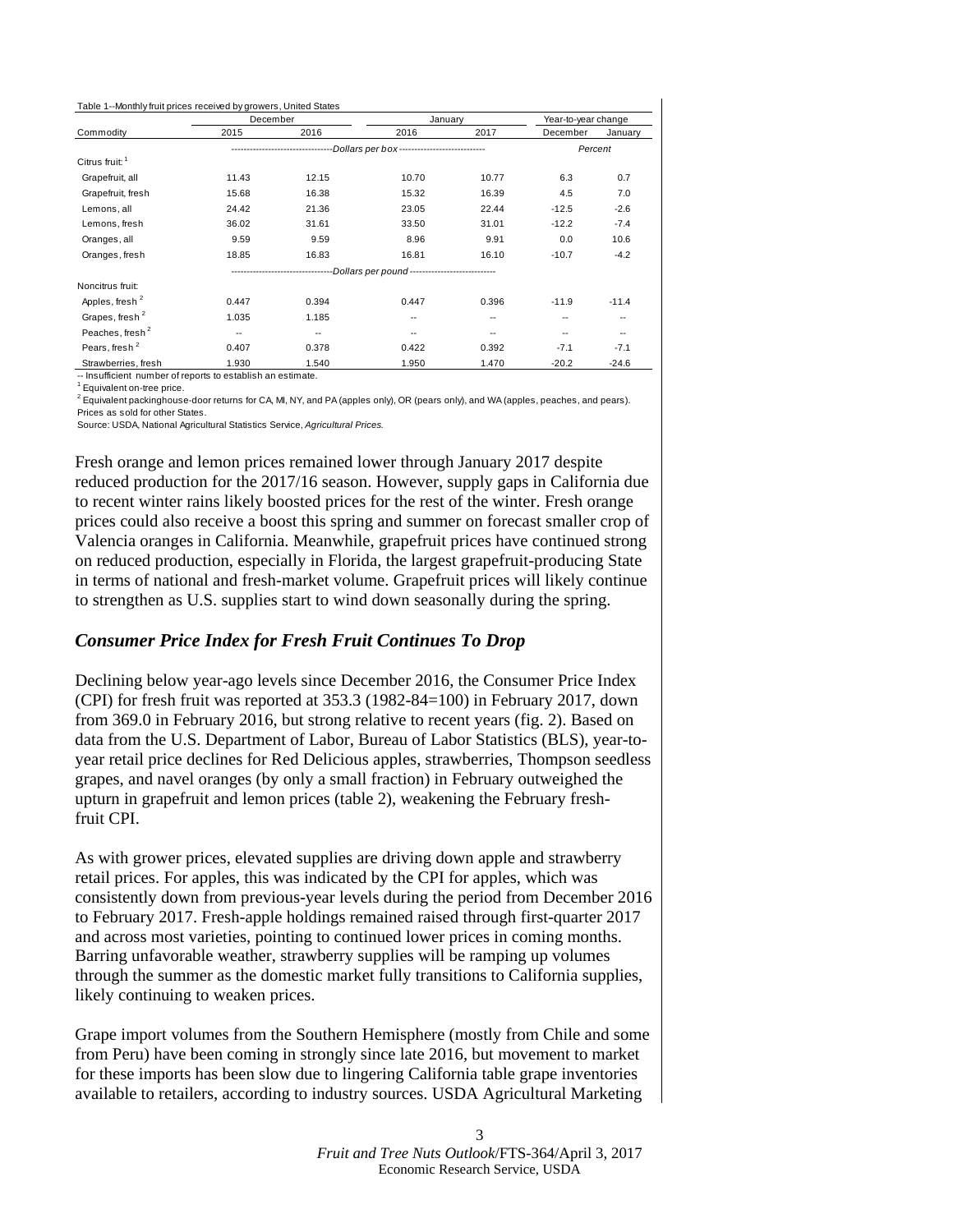<span id="page-3-0"></span>Service (AMS) data showed advertised retail prices for different varieties of table grapes averaged weaker than last year through much of the winter. The buildup in imported inventories has caused grape retail prices to fall below year-ago levels. Chile's production in 2016/17 is rebounding from the previous year's weatherreduced crop, prompting increased exports to top markets, including the United States. Reports of an earlier start to the 2016/17 Chilean grape season portend an earlier finish, which could ease some of the downward pressure on fresh grape prices this spring.

Banana retail prices strengthened some in February after registering mostly below year-ago levels since August 2016. AMS shipment data indicate cumulative import volumes this season through mid-March down from same time last year, likely providing some upward push on prices.



| Source: U.S. Department of Labor, Bureau of Labor Statistics. |  |  |
|---------------------------------------------------------------|--|--|
|---------------------------------------------------------------|--|--|

|                                        |             | 2016    |                 | 2017    |                 | 2016-17 change |                 |
|----------------------------------------|-------------|---------|-----------------|---------|-----------------|----------------|-----------------|
| Commodity                              | Unit        | January | February        | January | February        | January        | February        |
|                                        |             |         | --- Dollars --- |         | --- Dollars --- |                | --- Percent --- |
| Fresh:                                 |             |         |                 |         |                 |                |                 |
| Navel oranges                          | Pound       | 1.196   | 1.194           | 1.186   | 1.191           | $-0.8$         | $-0.3$          |
| Grapefruit                             | Pound       | 1.021   | 0.985           | 1.163   | 1.125           | 13.9           | 14.2            |
| Lemons                                 | Pound       | 1.956   | 1.922           | 1.937   | 1.970           | $-1.0$         | 2.5             |
| Red Delicious apples                   | Pound       | 1.450   | 1.441           | 1.247   | 1.200           | $-14.0$        | $-16.7$         |
| <b>Bananas</b>                         | Pound       | 0.581   | 0.573           | 0.573   | 0.573           | $-1.4$         | 0.0             |
| Peaches                                | Pound       | --      |                 | --      |                 | --             |                 |
| Anjou pears                            | Pound       | --      |                 | 1.577   | 1.570           | $- -$          |                 |
| Strawberries <sup>1</sup>              | 12-oz. pint | 2.920   | 3.149           | 2.612   | 2.367           | $-10.5$        | $-24.8$         |
| Thompson seedless grapes               | Pound       | 3.535   | 3.614           | 3.238   | 2.836           | $-8.4$         | $-21.5$         |
| Processed:                             |             |         |                 |         |                 |                |                 |
| Orange juice, concentrate <sup>2</sup> | $16-fl. oz$ | 2.731   | 2.752           | 2.608   | 2.653           | $-4.5$         | $-3.6$          |
| Wine                                   | liter       | 12.180  | 12.233          | 12.391  | 12.363          | 1.7            | 1.1             |

Table 2--U.S. monthly retail prices for selected fruit, 2016-17

-- Insufficient marketing to establish a price.

1 Dry pint.

<sup>2</sup> Data converted from 12-fluid-ounce containers.

Source: U.S. Department of Labor, Bureau of Labor Statistics.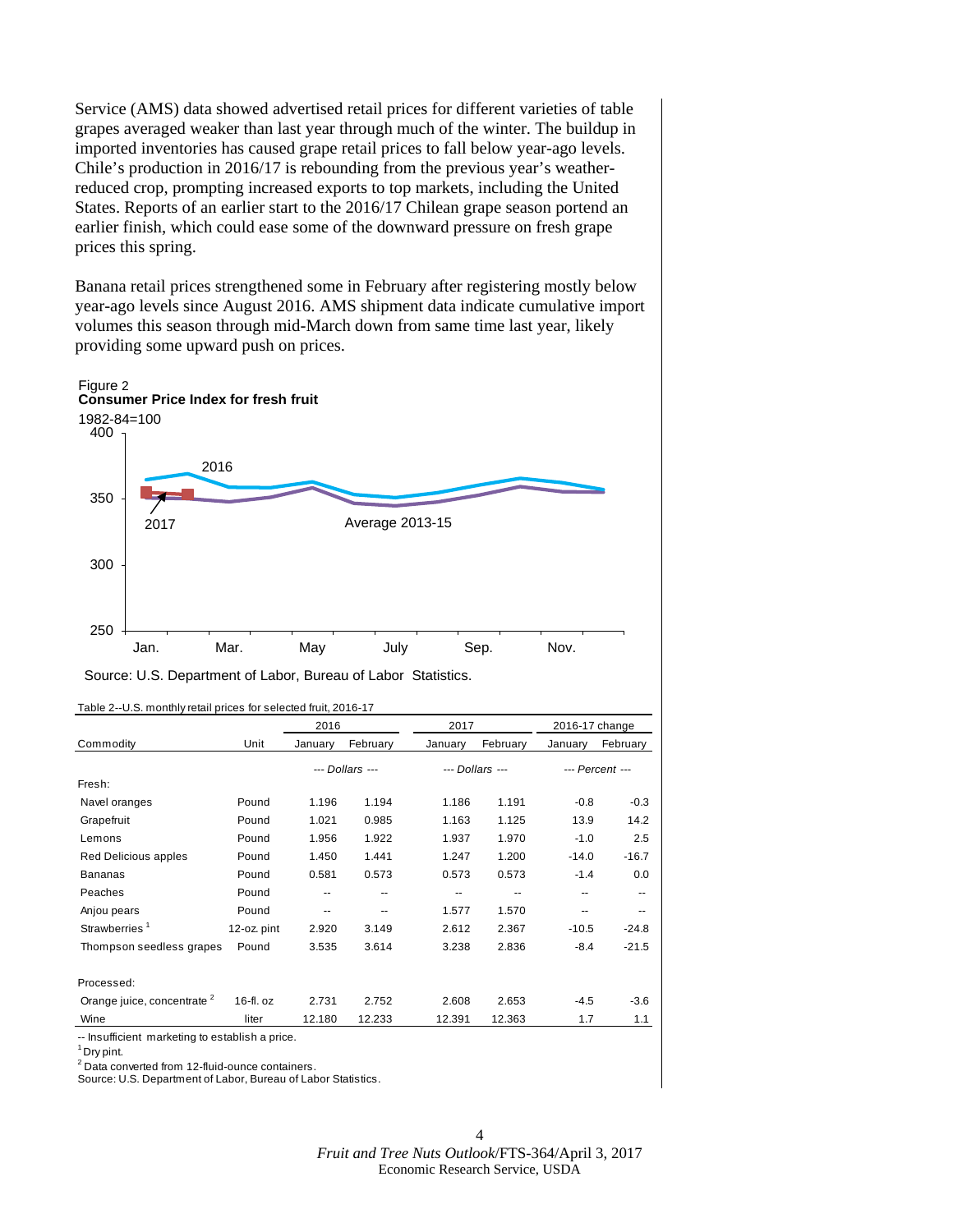# <span id="page-4-0"></span>*Lower U.S. Citrus Crop Expected for 2016/17*

USDA's National Agricultural Statistics Service (NASS) current forecast for the U.S. citrus crop in 2016/17 is 7.77 million tons, down 9 percent from the final utilized total of 8.56 million tons in 2015/16 (table 3). This forecast shows a downward revision of almost 2 percent from the initial NASS forecast of 7.89 million tons in October 2016. Downward adjustments have been made to the initial forecasts for oranges (1 percent), mandarins/tangerines (1 percent), and lemons (6 percent). As of the March 2017 NASS *Crop Production* report, the domestic allorange production forecast is 5.16 million tons, down 13 percent from 2015/16. Grapefruit production is expected to suffer another year of decline, dropping to 754,000 tons in 2016/17, 6 percent below last season and 17 percent smaller than 2014/15. Increased production is expected for mandarins/tangerines, with a 6 percent gain year-over-year, while lemon production is forecast to decrease 3 percent to 862,000 tons.

### *California Orange Production Decreased Slightly During 2016/17*

The March issue of the NASS *Crop Production* report forecast the 2016/17 California all-orange production at 2.07 million tons, down 4 percent from 2015/16.While still a reduction, the year-over-year decline is not projected to be as steep as initially forecast in October 2016. The navel crop is estimated at 1.76 million tons, down 3 percent from last year. Heavy rains this winter mitigated the effects of the drought afflicting California for the past 5 years, but muddy groves delayed harvesting in February and early March. Movement of California oranges has been slower, with shipments through early March down 15 percent from the same period last year, based on AMS data. While the recent rains slowed the harvest, momentum picked up again once the weather improved.

According to the March *California Valencia Orange Objective Measurement Report*, Valencia orange-bearing acreage decreased to 30,000 acres, from 32,000 acres the prior year. The average trees per acre increased from 123 to 124; however, the average fruit set per tree in 2016/17 is down, declining 34 percent to 461 fruit per tree. This is the lowest average set per tree since the 2008/09 season. With less fruit on the trees, and the average fruit size up by only 2 percent, production is expected to decline. The March *Crop Production* report estimates 312,000 tons of Valencia oranges in California, 10 percent less than last season's final utilized production of 348,000 tons.

Despite the forecast decrease in the navel orange crop, fresh orange November prices were 7 percent below last season at \$19.76 per 80-pound box, interrupting a 3-year cycle of growing prices (table 4). Lower prices continued into December (down 13 percent from December 2015) and January (down 6 percent from January 2016). With navel orange production forecast to decrease this season, prices should recover, due partially to tight supplies and high quality.

The slower movement to market is not affecting exports. Historically, the bulk of U.S. fresh orange exports occur in the spring. Fresh orange exports for the season to date (November through January) were at 153,773 short tons, up 5 percent from the same time last season. Increase in export volume has occurred during the first 3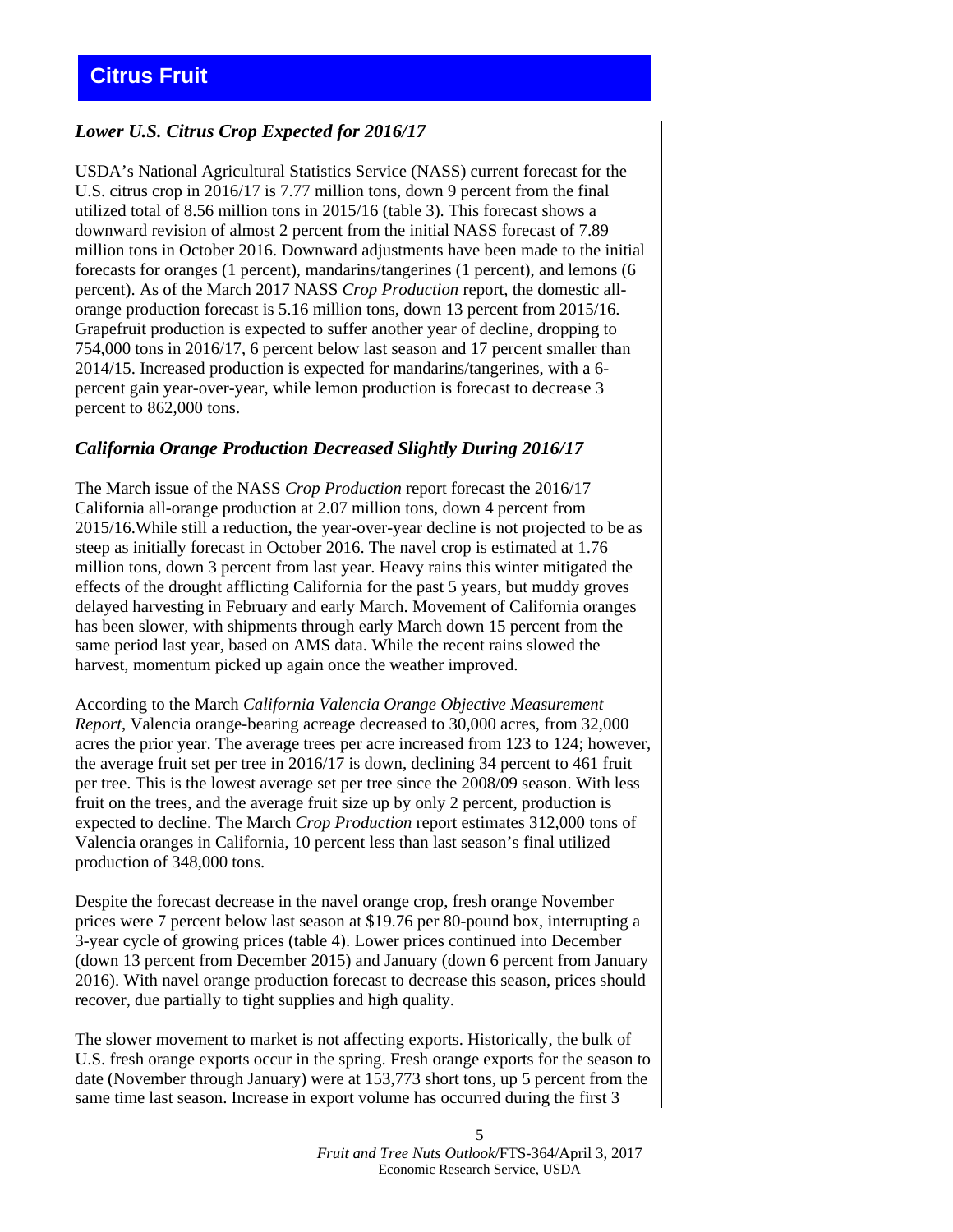<span id="page-5-0"></span>

| Table 3--Citrus: Utilized production, 2014/15, 2015/16 and forecast for 2016/17 |          |                                      |               |                |                     |               |
|---------------------------------------------------------------------------------|----------|--------------------------------------|---------------|----------------|---------------------|---------------|
|                                                                                 |          |                                      | Forecast for  |                |                     | Forecast for  |
| Crop and State                                                                  | Utilized |                                      | 2016/17       | Utilized       |                     | 2016/17       |
|                                                                                 | 2014/15  | 2015/16                              | as of 03-2017 | 2014/15        | 2015/16             | as of 03-2017 |
|                                                                                 |          | $--- 1.000$ boxes <sup>2</sup> $---$ |               |                | ----1,000 tons ---- |               |
| Oranges:                                                                        |          |                                      |               |                |                     |               |
| Early/mid-season and navel:                                                     |          |                                      |               |                |                     |               |
| California                                                                      | 39,000   | 45,500                               | 44,000        | 1,560          | 1,820               | 1,760         |
| Florida <sup>3</sup>                                                            | 47,400   | 36,100                               | 33,000        | 2,133          | 1,625               | 1,485         |
| Texas                                                                           | 1,170    | 1,351                                | 1,450         | 50             | 57                  | 62            |
| Total <sup>4</sup>                                                              | 87,570   | 82,951                               | 78,450        | 3,743          | 3,502               | 3,307         |
| Valencia:                                                                       |          |                                      |               |                |                     |               |
| California                                                                      | 9,200    | 8,700                                | 7,800         | 368            | 348                 | 312           |
| Florida                                                                         | 49,550   | 45,500                               | 34,000        | 2,230          | 2,047               | 1,530         |
| Texas                                                                           | 282      | 340                                  | 350           | 12             | 14                  | 15            |
| Total                                                                           | 59,032   | 54,540                               | 42,150        | 2,610          | 2,409               | 1,857         |
| All oranges                                                                     | 146,602  | 137,491                              | 120,600       | 6,352          | 5,911               | 5,164         |
| Grapefruit:                                                                     |          |                                      |               |                |                     |               |
| California                                                                      | 4,800    | 3,800                                | 4,100         | 192            | 152                 | 164           |
| Florida                                                                         | 12,900   | 10,800                               | 8,900         | 548            | 459                 | 378           |
| Texas                                                                           | 4,250    | 4,800                                | 5,300         | 170            | 192                 | 212           |
| All grapefruit                                                                  | 21,950   | 19,400                               | 18,300        | 910            | 803                 | 754           |
| Tangerines and mandarins:                                                       |          |                                      |               |                |                     |               |
| Arizona                                                                         | 170      | $\overline{a}$                       |               | $\overline{7}$ |                     |               |
| California                                                                      | 18,700   | 21,700                               | 23,000        | 748            | 868                 | 920           |
| Florida                                                                         | 2,265    | 1,415                                | 1,490         | 108            | 67                  | 70            |
| All tangerines and mandarins                                                    | 21,135   | 23,115                               | 24,490        | 862            | 935                 | 990           |
| Lemons:                                                                         |          |                                      |               |                |                     |               |
| Arizona                                                                         | 2,000    | 1,750                                | 1,550         | 80             | 70                  | 62            |
| California                                                                      | 20,600   | 20,500                               | 20,000        | 824            | 820                 | 800           |
| All lemons                                                                      | 22,600   | 22,250                               | 21,550        | 904            | 890                 | 862           |
| Tangelos <sup>4</sup>                                                           |          |                                      |               |                |                     |               |
| Florida                                                                         | 665      | 390                                  |               | 30             | 18                  |               |
| All citrus <sup>5</sup>                                                         | 212,952  | 202,646                              | 184,940       | 9,059          | 8,557               | 7,770         |

1 The crop year begins with bloom of the first year shown and ends with completion of the harvest following year.

2 Net pounds per box: oranges in California (CA)-80 (75 prior to the 2010-11 crop year), Florida (FL)-90,

Texas (TX)-85; grapefruit in CA-80 (67 prior to the 2010-11 crop year), FL-85, TX-80; lemons-80 (76 prior to the

2010-11 crop year); tangelos-90; tangerines and mandarins in AZ and CA-80 (75 prior to the 2010-11 crop year), FL-95.  $^3$  Includes Temples. Beginning in 2016/17, Temples included in tangerines and mandarins for Florida.  $^4$  Beginning in 2016/17, tangelos are

included in tangerines and mandarins for Florida. <sup>5</sup>Totals may not be equivalent to the sum of the categories due to rounding. Source: USDA, National Agricultural Statistics Service, *Crop Production,* various issues.

months of the 2016/17 season relative to the same period last year, and it represents the first increase in U.S. fresh orange exports since the 2013/14 season. Increased exports to several major markets in East Asia have compensated for slightly lower shipments to Canada, the leading export market for U.S. oranges. USDA's Economic Research Service (ERS) forecast U.S. orange exports to reach 698,000 tons in 2016/17, down nearly 4 percent from last season.

From November 2016 through January 2017, fresh orange imports were 12,962 short tons, down 30 percent from the same period last season but 10 percent above the previous 5-year import average for the same three months. January imports were down 6 percent year-over-year, but remained 15 percent above the 5-year average. Typically, the first 3 months of imports represent 7 percent of total imports for the year. Given the smaller fresh-orange crop, but with a weakening dollar, ERS forecasts imports to be 171,502 short tons in 2016/17. If realized, imports would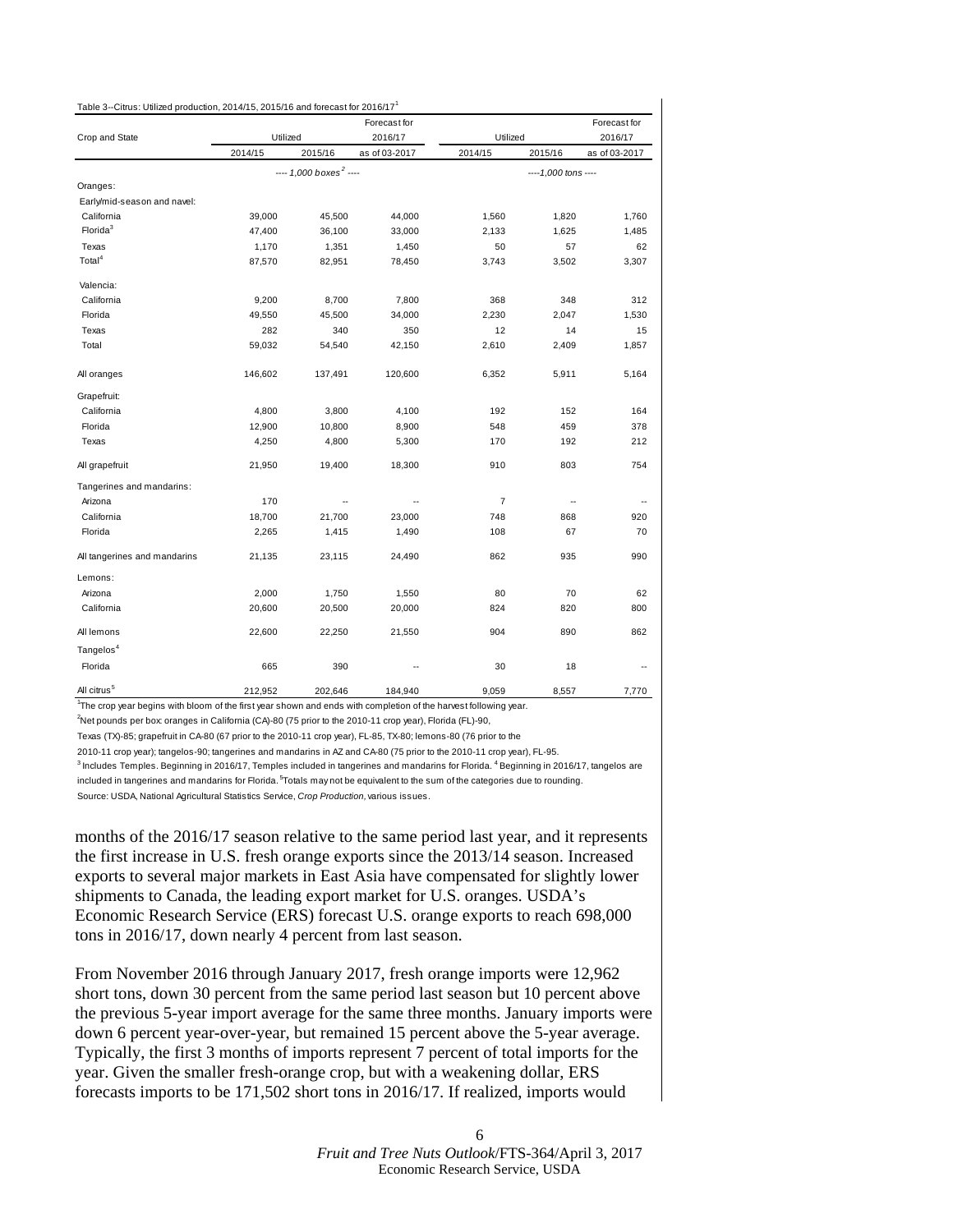<span id="page-6-0"></span>Table 4--Fresh oranges: Average equivalent on-tree prices received by California grow ers, 2011/11-2016/17

| 2011/11 2010/1 <i>1</i><br>Month | 2011/12 | 2012/13 | 2013/14 | 2014/15 |       | 2015/16 2016/17 |
|----------------------------------|---------|---------|---------|---------|-------|-----------------|
|                                  |         |         |         |         |       |                 |
| November                         | 15.52   | 15.20   | 18.17   | 20.14   | 21.20 | 19.76           |
| December                         | 13.53   | 12.90   | 15.97   | 19.24   | 19.40 | 16.96           |
| January                          | 11.73   | 11.50   | 21.77   | 17.84   | 16.90 | 15.96           |
| February                         | 11.13   | 10.10   | 23.67   | 16.74   | 14.3  |                 |
| March                            | 10.84   | 10.13   | 23.41   | 16.14   | 13.14 |                 |
| April                            | 13.81   | 11.45   | 23.90   | 16.60   | 12.65 |                 |
| May                              | 15.47   | 14.05   | 23.70   | 16.77   | 14.17 |                 |
| June                             | 14.92   | 15.31   | 20.74   | 15.78   | 13.55 |                 |
| July                             | 11.03   | 11.90   | 18.17   | 14.24   | 12.7  |                 |
| August                           | 10.23   | 12.30   | 17.67   | 16.34   | 13.3  |                 |
| September                        | 12.53   | 14.80   | 18.27   | 20.04   | 14.9  |                 |
| October                          | 12.13   | 15.30   | 15.77   | 21.24   | 13.8  |                 |
| Nov.-January average             | 13.59   | 13.20   | 18.64   | 19.07   | 19.17 | 17.56           |

<sup>1</sup>75-lb box prior to 2010/11; 80-lb box thereafter.

Source: USDA, National Agricultural Statistics Service, *Agricultural Prices,* various issues.

be 5 percent below last season's final of 180,529 short tons. Mexico and Chile are the two most important suppliers of fresh oranges for the U.S. market. Mexico has shipped 22 percent fewer fresh oranges to the United States through January than in 2015/16, but 21 percent more than the past 5-year average for the same period. Imports from Chile normally take place between July and October.

### *Florida Orange Production Continues to Decline*

Florida's 2016/17 all-orange crop is forecast at 3.02 million tons, down almost 18 percent from last season's 3.67 million tons. Currently, the non-Valencia orange forecast is 1.49 million tons, which is down 9 percent from 2015/16, and 30 percent below the 2.13-million-ton 2014/15 harvest. The non-Valencia crop has been revised downward since the October 2016 initial production forecast of 1.53 million tons, which would have been 6 percent less than the previous season's utilized harvest. According to the Florida Citrus Administrative Committee (FCAC) March 12 Utilization Report, all early- and mid-season oranges, as well as navels, were nearly fully harvested. The Valencia crop has faced similar downward revisions and is currently estimated at 1.53 million tons, down 25 percent from 2015/16. Harvest of Valencia oranges is slowed with 94.8 percent of fruit still on tree, which is well above last season with 76.3 percent for the same period but below 2014/15 at 98.1 percent. Aside from disease pressure, primarily citrus greening, moderate drought conditions in Florida's southern citrus-producing counties this season are also likely contributing to reduced production.

With overall Florida orange production down and about 95 percent of the oranges destined for processing, ERS forecasts orange juice production to decline 20 percent to 435 million single-strength equivalent (sse) gallons in 2016/17 (table 5). Lower juice yields and the decline in overall production so far this season will be supplemented by more imports. ERS forecasts imports to increase to 421 million sse gallons. If realized, this would represent an 8-percent increase from a season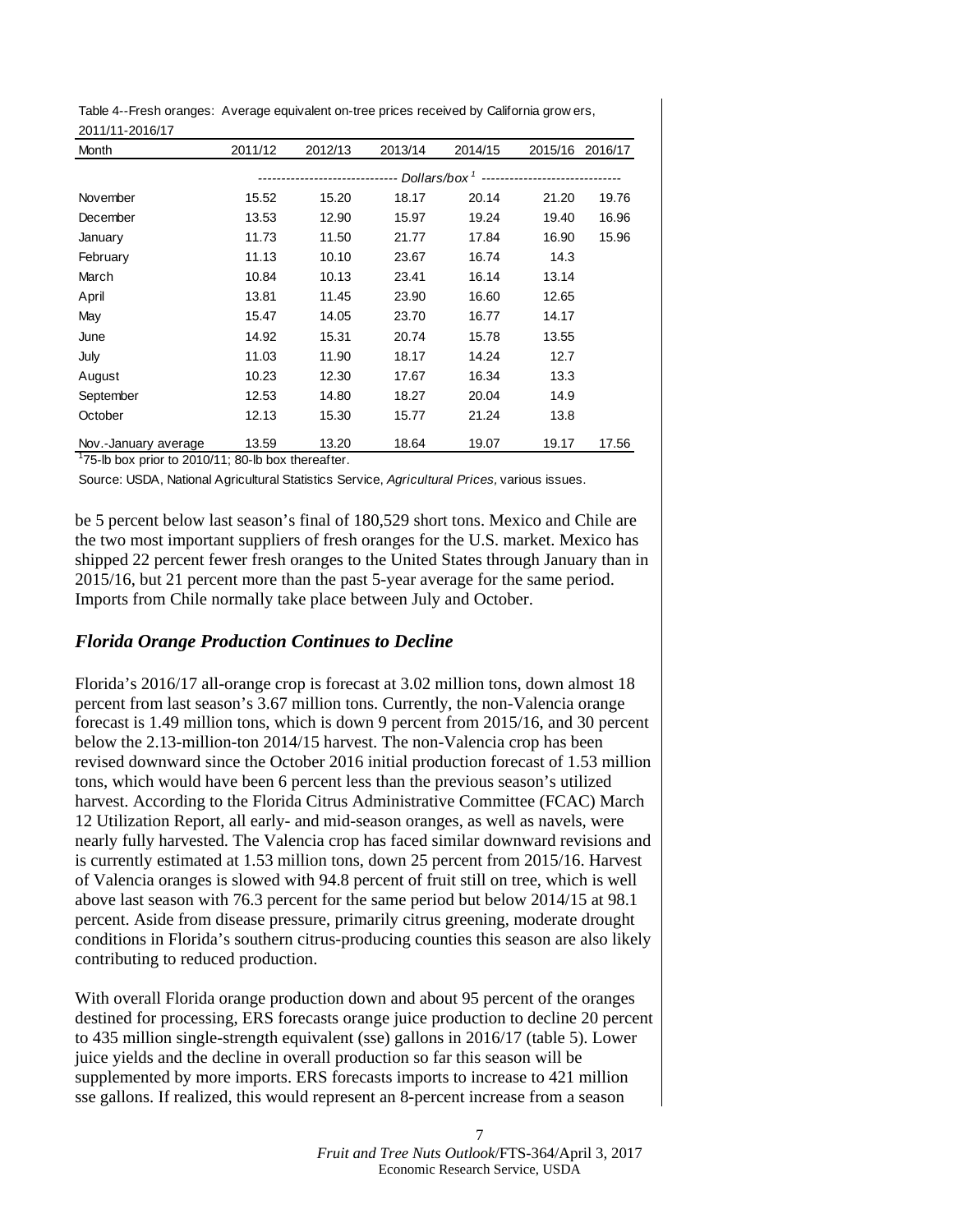<span id="page-7-0"></span>ago. Already, year-over-year increases in imports have been reported in 3 out of 4 months of the marketing season. Lower beginning stocks and the decline in production have reduced overall domestic supply availability by 13 percent, which in turn limits increases in export volume. Monthly exports this season are sluggish, lagging below last season's volumes for 3 out of 4 months, with a rebound in January. Based on these early indications and lower domestic production levels, ERS forecasts U.S. orange juice exports to be down 2.5 percent for this season relative to last season.

Decreased exports and increased imports are estimated to offset lower domestic production and drive up orange juice ending stocks. ERS forecasts 2016/17 ending stocks at 470 million sse gallons, a 15-percent increase from last season's ending stocks. With lower beginning stocks and lower production, domestic consumption levels dip 26 percent to 706 million sse gallons. Per capita consumption is forecast to drop to 2.17 gallons per person for the 2016/17 season.

|                     |           | Table 5 --United States: Orange juice supply and utilization, 1986/87 to present |         |                                                         |     |                     |        |             |
|---------------------|-----------|----------------------------------------------------------------------------------|---------|---------------------------------------------------------|-----|---------------------|--------|-------------|
|                     | Beginning |                                                                                  |         |                                                         |     | Domestic            | Ending | Per capita  |
| Season <sup>1</sup> | stocks    | Production                                                                       | Imports | Supply                                                  |     | Exports consumption | stocks | consumption |
|                     |           |                                                                                  |         | -----------Million SSE gallons <sup>2</sup> ----------- |     |                     |        | Gallons     |
| 1986/87             | 202       | 773                                                                              | 396     | 1,371                                                   | 72  | 1,099               | 200    | 4.55        |
| 1987/88             | 200       | 899                                                                              | 296     | 1,394                                                   | 89  | 1,095               | 210    | 4.49        |
| 1988/89             | 210       | 961                                                                              | 272     | 1,443                                                   | 72  | 1.140               | 231    | 4.63        |
| 1989/90             | 231       | 646                                                                              | 350     | 1,227                                                   | 89  | 914                 | 223    | 3.68        |
| 1990/91             | 223       | 868                                                                              | 320     | 1,411                                                   | 94  | 1,161               | 156    | 4.61        |
| 1991/92             | 156       | 921                                                                              | 286     | 1,363                                                   | 107 | 1,086               | 170    | 4.26        |
| 1992/93             | 170       | 1,207                                                                            | 324     | 1,701                                                   | 114 | 1,337               | 249    | 5.18        |
| 1993/94             | 249       | 1,133                                                                            | 405     | 1,787                                                   | 107 | 1,320               | 360    | 5.04        |
| 1994/95             | 360       | 1,257                                                                            | 198     | 1,815                                                   | 117 | 1,264               | 434    | 4.77        |
| 1995/96             | 434       | 1,271                                                                            | 261     | 1,967                                                   | 119 | 1,425               | 423    | 5.32        |
| 1996/97             | 423       | 1,437                                                                            | 256     | 2,116                                                   | 148 | 1,397               | 571    | 5.15        |
| 1997/98             | 571       | 1,555                                                                            | 281     | 2,407                                                   | 150 | 1.720               | 537    | 6.27        |
| 1998/99             | 537       | 1,236                                                                            | 350     | 2,124                                                   | 147 | 1,447               | 530    | 5.21        |
| 1999/00             | 530       | 1,493                                                                            | 339     | 2,362                                                   | 146 | 1,571               | 645    | 5.59        |
| 2000/01             | 645       | 1,387                                                                            | 258     | 2,291                                                   | 123 | 1,470               | 698    | 5.18        |
| 2001/02             | 698       | 1,433                                                                            | 189     | 2,321                                                   | 181 | 1,452               | 688    | 5.06        |
| 2002/03             | 688       | 1,250                                                                            | 291     | 2,229                                                   | 103 | 1,419               | 707    | 4.90        |
| 2003/04             | 707       | 1.467                                                                            | 222     | 2,395                                                   | 123 | 1.451               | 822    | 4.96        |
| 2004/05             | 822       | 970                                                                              | 358     | 2,149                                                   | 119 | 1,407               | 623    | 4.77        |
| 2005/06             | 623       | 986                                                                              | 299     | 1,909                                                   | 138 | 1,312               | 459    | 4.41        |
| 2006/07             | 459       | 889                                                                              | 399     | 1,747                                                   | 123 | 1,248               | 376    | 4.15        |
| 2007/08             | 376       | 1,156                                                                            | 404     | 1,935                                                   | 136 | 1,152               | 647    | 3.80        |
| 2008/09             | 647       | 1,060                                                                            | 317     | 2,025                                                   | 125 | 1,221               | 679    | 3.99        |
| 2009/10             | 679       | 840                                                                              | 328     | 1,848                                                   | 147 | 1,143               | 557    | 3.70        |
| 2010/11             | 557       | 919                                                                              | 265     | 1,742                                                   | 210 | 1,140               | 391    | 3.67        |
| 2011/12             | 391       | 959                                                                              | 223     | 1,574                                                   | 154 | 971                 | 449    | 3.10        |
| 2012/13             | 449       | 847                                                                              | 421     | 1,717                                                   | 159 | 1,024               | 534    | 3.25        |
| 2013/14             | 534       | 663                                                                              | 418     | 1,615                                                   | 158 | 974                 | 483    | 3.07        |
| 2014/15             | 483       | 610                                                                              | 458     | 1,551                                                   | 111 | 937                 | 518    | 2.93        |
| 2015/16             | 518       | 543                                                                              | 390     | 1,451                                                   | 92  | 950                 | 410    | 2.94        |
| 2016/17F            | 410       | 435                                                                              | 421     | 1,266                                                   | 89  | 706                 | 470    | 2.17        |

F= forecast. <sup>1</sup>Season begins in October of the first year show n as of 1998/99, prior-year season begins in December.  ${}^{2}$ SSE = single-strength equivalent.

Source: USDA, Economic Research Service.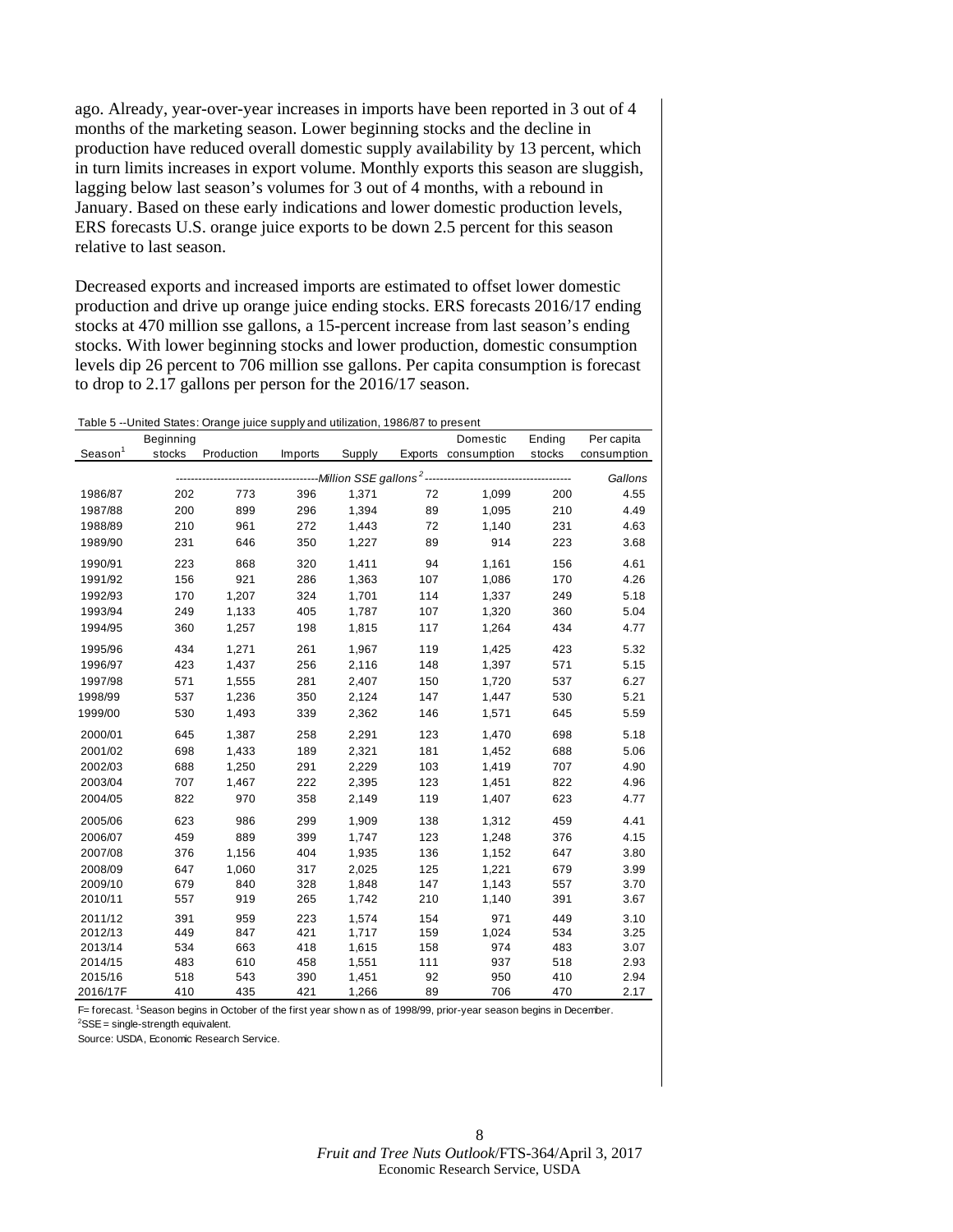The Florida Department of Citrus's (FDOC) Nielsen retail sales data through February shows a trend of overall increased price per gallon and lesser sales. Total orange juice sales volume from October through mid-February is down 8 percent compared to the same time last year, with prices up 2 percent. Not-from-concentrate (NFC) orange juice sales are down 6 percent through mid-February, with prices up 2 percent (fig. 3). Prices for the season so far are averaging \$7.64 per gallon, compared to \$7.52 per gallon last year.

Grower prices for Florida processing oranges averaged \$7.30 per box this season through January, 8 percent higher than the same period in 2015/16 (table 6). Higher producer prices are important to offset rising production costs associated with growing disease pressure and resulting treatments. The FCOJ yield is now forecast at 1.43 gallons per box, 1 percent above last season's final yield of 1.41 gallons per box.



 $NFC = Not from concentrate$ 

Source: Florida Department of Citrus, www.fdocgrower.com.

| Month                | 2011/12 | 2012/13 | 2013/14 | 2014/15 | 2015/16                                       | 2016/17 |
|----------------------|---------|---------|---------|---------|-----------------------------------------------|---------|
|                      |         |         |         |         | Dollars per 90-lb box ----------------------- |         |
| October              | --      | $- -$   |         |         |                                               | --      |
| November             | 8.10    | 5.38    | 7.08    | $- -$   | --                                            | 6.40    |
| December             | 8.60    | 5.82    | 7.90    | 7.25    | 6.31                                          | 7.25    |
| January              | 8.80    | 6.00    | 8.20    | 8.15    | 7.21                                          | 8.25    |
| February             | 9.60    | 6.17    | 8.20    | 8.56    | 8.09                                          |         |
| March                | 10.90   | 8.40    | 10.35   | 10.04   | 8.72                                          |         |
| April                | 11.20   | 8.60    | 10.75   | 10.20   | 8.90                                          |         |
| May                  | 11.10   | 8.70    | 10.95   | 10.30   | 9.00                                          |         |
| June                 | --      | 8.80    | 11.45   | 10.30   | --                                            |         |
| Oct.-January average | 8.50    | 5.73    | 7.73    | 7.70    | 6.76                                          | 7.30    |

Table 6--Processing oranges: Average equivalent on-tree prices received by Florida grow ers, 2011/12-2016/17

-- = Insufficient data to establish price.

Source: USDA, National Agricultural Statistics Service, *Agricultural Prices,* various issues.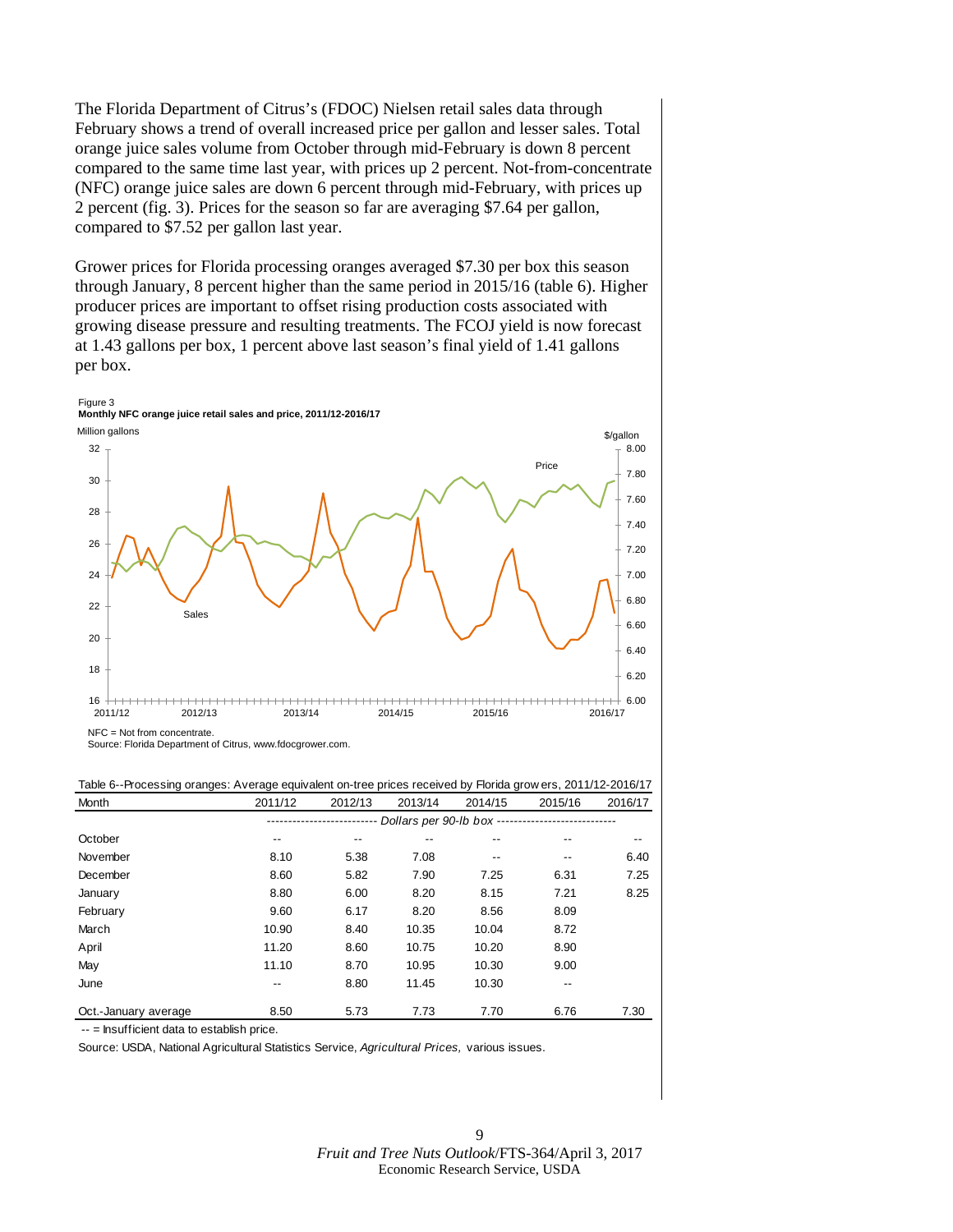### *Grapefruit Production To Decline in 2016/17*

Total U.S. grapefruit production is projected down 6 percent to 754,000 tons in 2016/17, from 803,000 tons in 2015/16 (fig. 4). Forecast increases in Texas (up 10.4 percent) and California (up 7.9 percent) are not large enough to offset losses in Florida (down 17.6 percent). Florida's estimated grapefruit crop of 378,000 tons was revised upwards since October's initial forecast of 319,000 tons. In March, Florida's grapefruit harvest continued at a steady pace but at levels lower than those of last season, driving up grower prices.

The season-average U.S. grower price for fresh grapefruit through January was \$18.79 per box, 16 percent above the same period last season (table 7). October prices were \$25.87 per box, up nearly 48 percent from the October 2015. While remaining above year-ago levels, prices have weakened each month since October as more fruit reached the market. However, Florida grapefruit supplies are decreasing quickly, which may shorten the season and result in some price rebound. Movement of fresh grapefruit reported by AMS shows a slowdown of 19 percent through early March when compared to the same period the year before.

Slow movement is also noted in the Florida Citrus Administrative Committee (FCAC) utilization report through mid-March, with 20 percent of the Florida grapefruit crop waiting to be harvested, compared to only 9 percent remaining on tree for the same period last year. The FDOC shipment data through March 12, 2017, has total fresh grapefruit movement down 27 percent season-to-date. Harvest was on going, with red grapefruit having the largest quantities going to the fresh market. FCAC currently has about 71 percent of all grapefruit going to processing through mid-March, with 96 percent of white grapefruit sent to processing and a corresponding 63 percent of red grapefruit. These figures are subject to change as the season progresses and more fruit moves from field to market.



Source: USDA, National Agricultural Statistics Service, *Crop Production*, various issues.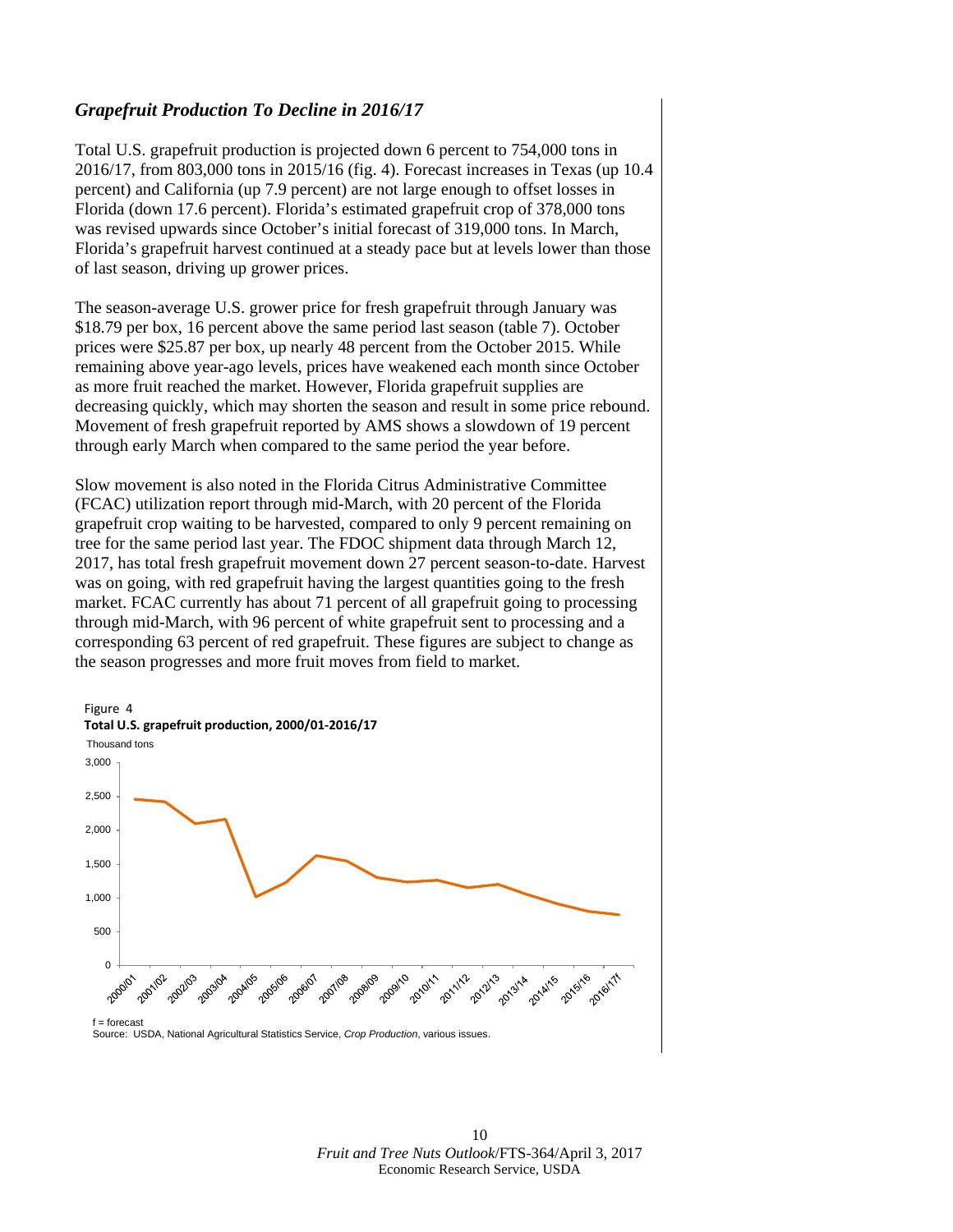<span id="page-10-0"></span>

| Table 7--Fresh grapefruit: Average equivalent on-tree prices received by U.S. grow ers, 2011/12-2016/17 |         |                               |         |         |         |         |
|---------------------------------------------------------------------------------------------------------|---------|-------------------------------|---------|---------|---------|---------|
| Month                                                                                                   | 2011/12 | 2012/13                       | 2013/14 | 2014/15 | 2015/16 | 2016/17 |
|                                                                                                         |         | ----------------------------- |         |         |         |         |
| October                                                                                                 | 10.44   | 16.28                         | 7.96    | 15.42   | 17.54   | 25.87   |
| November                                                                                                | 10.09   | 11.40                         | 12.63   | 12.99   | 16.51   | 16.53   |
| December                                                                                                | 10.13   | 9.87                          | 12.73   | 12.49   | 15.68   | 16.38   |
| January                                                                                                 | 10.03   | 10.70                         | 13.07   | 10.92   | 15.32   | 16.39   |
| February                                                                                                | 10.29   | 9.16                          | 11.73   | 10.43   | 14.95   |         |
| March                                                                                                   | 11.64   | 7.73                          | 11.89   | 10.34   | 14.59   |         |
| April                                                                                                   | 12.67   | 9.11                          | 10.85   | 9.92    | 18.06   |         |
| May                                                                                                     | 13.49   | 8.26                          | 8.70    | --      |         |         |
|                                                                                                         |         |                               |         |         |         |         |

Oct.-Jan. average 10.17 12.06 11.60 12.96 16.26 18.79 <sup>1</sup>The net w eight of a grapefruit box for Florida=85 lbs, for Arizona and California=80 lbs

(67 prior to the 2010-11 crop year), and for Texas=80 lbs.

Source: USDA, National Agricultural Statistics Service, *Agricultural Prices,* various issues.

Table 8--Processing grapefruit: Average equivalent on-tree prices received by Florida grow ers, 2011/12-2016/17

| Month             | 2011/12 | 2012/13 | 2013/14                  | 2014/15 | 2015/16                                            | 2016/17 |
|-------------------|---------|---------|--------------------------|---------|----------------------------------------------------|---------|
|                   |         |         |                          |         | Dollars per 85-lb box ---------------------------- |         |
| October           | 3.00    | $-0.53$ | $\overline{\phantom{a}}$ | $-0.04$ | $-1.68$                                            | 1.93    |
| November          | 3.82    | 1.76    | 1.36                     | 1.77    | 2.44                                               | 3.79    |
| December          | 3.59    | 2.50    | 2.27                     | 2.45    | 3.86                                               | 3.91    |
| January           | 3.91    | 3.23    | 2.58                     | 2.95    | 5.73                                               | 6.11    |
| February          | 4.34    | 3.55    | 2.95                     | 2.94    | 6.22                                               |         |
| March             | 4.41    | 3.47    | 2.91                     | 3.16    | 5.85                                               |         |
| April             | 0.20    | 3.25    | 2.48                     | 3.13    | 0.89                                               |         |
| May               | --      | --      | $- -$                    | $- -$   | $- -$                                              |         |
| Oct.-Jan. average | 3.58    | 1.74    | 2.07                     | 1.78    | 2.59                                               | 3.94    |

 $-$  = Insufficient data to establish price.

Source: USDA, National Agricultural Statistics Service, *Agricultural Prices,* various issues.

Season-to-date fresh grapefruit imports are experiencing a significant increase, with October 2016-January 2017 volumes 222 percent above the volume registered last season for the same period and 175 percent higher than the previous 4-year average. Though season-to-date exports are down 7 percent, most of the exports for the season are to occur in the coming months.

Season-to-date retail grapefruit juice sales are currently down 4 percent, with juice prices holding steady, according to FDOC's February Nielsen sales report. As fruit reaches processors throughout the season, domestic availability will increase and likely place downward pressure on prices, assisting in bolstering consumption. However, prices tend to strengthen during the latter half of the year due to seasonal declines in supplies. Florida grower prices for processing grapefruit are up from last season for the first 4 months of 2016/17 (table 8). Prices in January 2017 averaged \$1.93 per 85-lb box, which is the strongest price since 2012/13 for the same month. Despite the higher processing grapefruit grower prices, the FDOC reports grapefruit juice retail prices unchanged at \$7.77, season-to-date.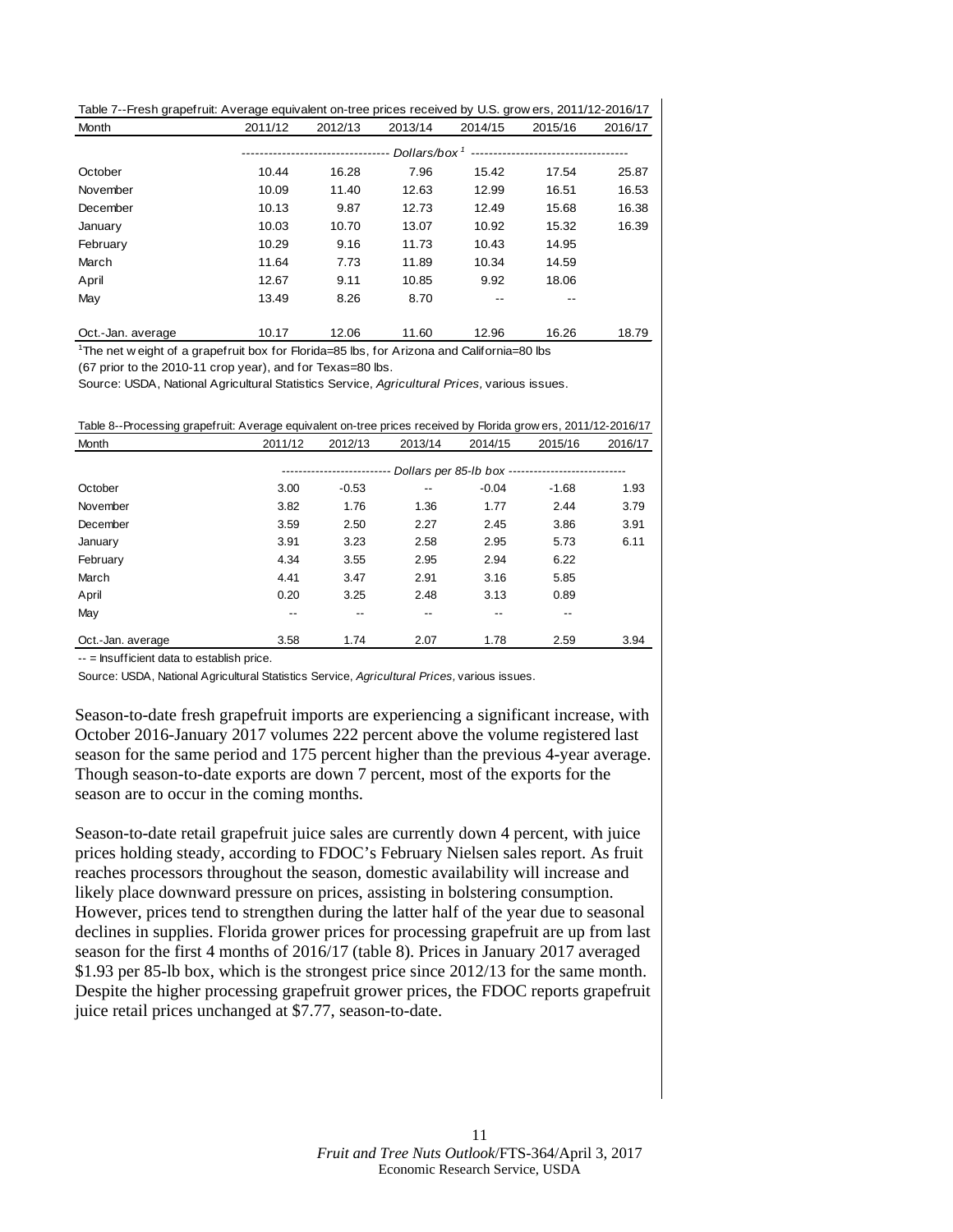# <span id="page-11-0"></span>*Forecast Lemon Production Drops Slightly for 2016/7 Season*

The U.S. lemon crop is anticipated to be down 3 percent to 862,000 tons from the 2015/16 final utilized total of 890,000 tons, but only 1 percent down from the average utilized production of the last three seasons (table 3). Both Arizona and California are forecast to experience decreases in production this season. Specifically, production in Arizona is forecast to be down 11 percent, while California output will decrease 2 percent.

Despite lower domestic production, fresh lemon grower prices from August 2016 through January 2017 were 8 percent below the same period last season. The average price for the season through January is \$34.30 per box, compared to \$37.37 over the same period in 2015/16 (table 9). AMS reports that movement is down 9 percent this season through mid-March; however, increased imports are partially mitigating a sluggish domestic market and likely contributing to the ongoing lower prices. Slow movement is likely due to recent rains in California, which delayed harvesting. This season's forecasted decrease in production could reduce available supply and generate upward pressure on prices as the season continues.

Fresh lemon exports from August of 2016 through January 2017 are up less than 1 percent compared to last year, reaching 51,810 tons. Japan and Canada remain the two top destination markets for U.S. fresh lemons. Although season-to-date export shipments to both top markets are up, declines in other important market destinations such as South Korea and Australia are countering this growth.

Imports of fresh lemons from August 2016 through January 2017 were 6 percent above the same period last year, reaching 66,448 tons. Roughly 80 percent of lemon imports occur between August and January. The U.S. lemon market continues to be dominated by imports from Mexico and Chile. Mexico continues to be the main supplier of fresh lemons to the United States, and increased its exports to the United States so far this season by 17 percent. Fresh lemon imports from Chile, the second

| Table 9--Fresh lemons: Average equivalent on-tree prices received by U.S. grow ers, 2011/12-2016/17 |         |         |                                              |         |         |         |
|-----------------------------------------------------------------------------------------------------|---------|---------|----------------------------------------------|---------|---------|---------|
| Month                                                                                               | 2011/12 | 2012/13 | 2013/14                                      | 2014/15 | 2015/16 | 2016/17 |
|                                                                                                     |         |         | ------- Dollars per box <sup>1</sup> ------- |         |         |         |
| August                                                                                              | 25.09   | 21.62   | 31.62                                        | 43.81   | 39.40   | 36.98   |
| September                                                                                           | 22.59   | 20.25   | 33.38                                        | 44.45   | 36.15   | 36.28   |
| October                                                                                             | 19.50   | 19.47   | 35.17                                        | 44.88   | 39.39   | 35.95   |
| November                                                                                            | 18.97   | 17.30   | 32.94                                        | 39.86   | 39.74   | 33.94   |
| December                                                                                            | 19.77   | 16.48   | 30.53                                        | 34.69   | 36.02   | 31.61   |
| January                                                                                             | 21.12   | 15.82   | 31.71                                        | 32.84   | 33.50   | 31.01   |
| February                                                                                            | 18.50   | 14.37   | 30.79                                        | 31.24   | 33.63   |         |
| March                                                                                               | 17.89   | 13.72   | 30.73                                        | 30.05   | 32.40   |         |
| April                                                                                               | 18.89   | 17.62   | 32.92                                        | 30.51   | 32.40   |         |
| May                                                                                                 | 21.29   | 21.92   | 35.02                                        | 37.81   | 37.30   |         |
| June                                                                                                | 22.29   | 24.62   | 38.52                                        | 45.01   | 40.00   |         |
| July                                                                                                | 20.59   | 25.82   | 44.22                                        | 47.21   | 37.90   |         |
|                                                                                                     |         |         |                                              |         |         |         |
| Aug.-Jan. average                                                                                   | 21.17   | 18.49   | 32.56                                        | 40.09   | 37.37   | 34.30   |

 $^1$ Beginning in 2010/11, boxes are 80 lb. Prior to 2010/11, box size w as 76 lb.

Source: USDA, National Agricultural Statistics Service, *Agricultural Prices,* various issues.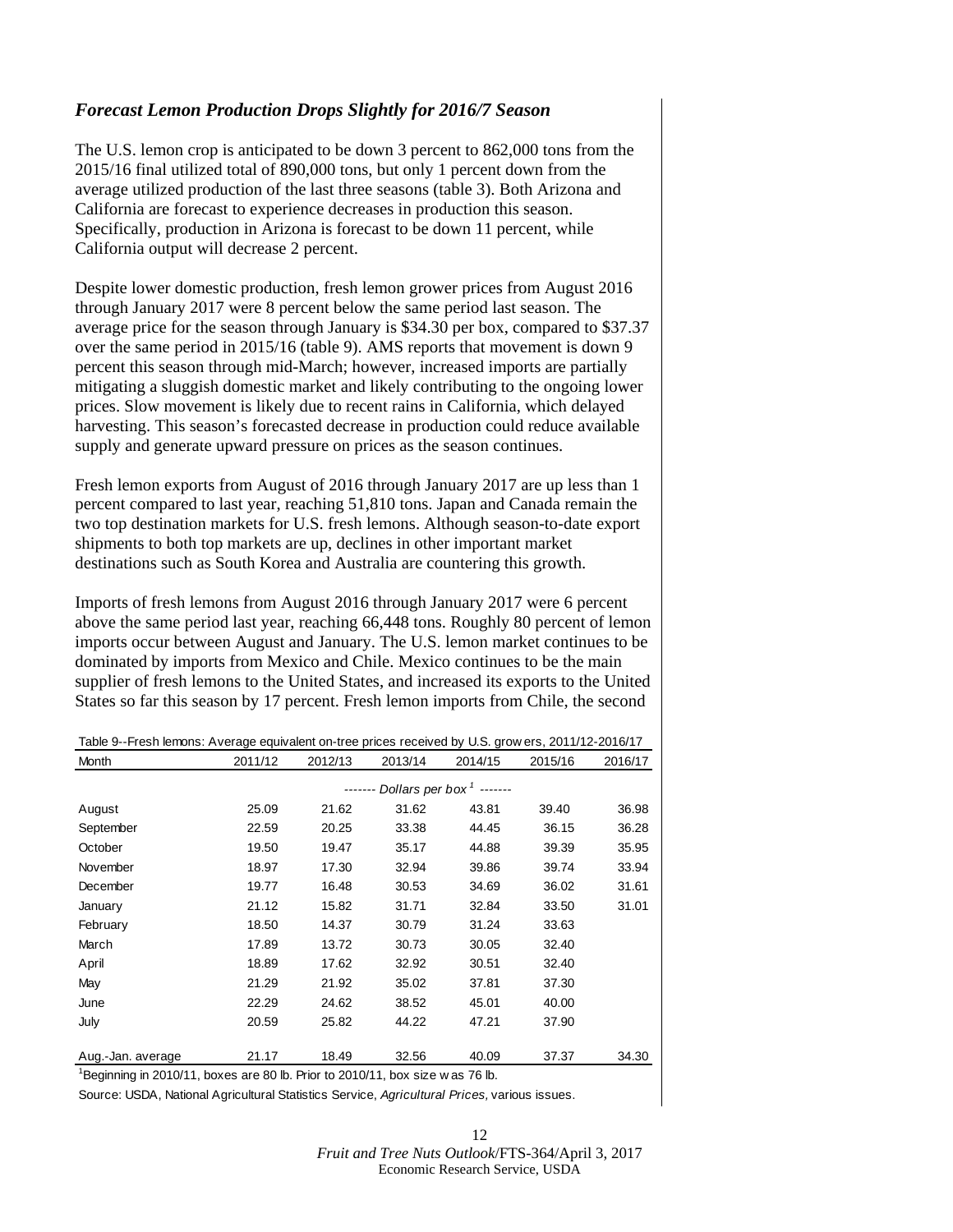most important supplier, have decreased 24 percent. Important changes in the domestic market for fresh lemon may occur if the United States allows imports of lemons from Northwest Argentina.

### *Tangerines Production in California and Florida Is Up Thru 2016/17*

Total production of U.S. tangerines and mandarins is estimated at 990,000 tons in 2016/17. If realized, this will be a 6-percent crop gain from the previous season and the largest production since records began in 1964/65. As of March's NASS Crop Production report, California's crop is estimated at 920,000 tons, up 6 percent from last season, if realized. Florida's tangerine production is expected to increase by 4 percent year-over-year to total 70,000 tons. This increase, however, is solely attributed to NASS's inclusion of Royal tangerines (classified as Temples prior to 2016/17) and tangelos to the State's tangerine production estimate beginning in 2016/17. Prior to 2016/17, Temples were included in reporting Florida's orange production and Florida tangelo production was reported separately. Based on the *Citrus March Forecast* report from the NASS Florida field office, Florida's production of early-variety tangerines (Fallglo and Sunburst) and Honey tangerines, which together comprise about two-thirds of total production, actually declined by 30 percent in 2016/17.

The FCAC reported 7 percent of early-season tangerines/royals are yet to be harvested, which is an indication of a slower season. In 2015/6 there were only 2 percent left, whereas in 2014/2015 the harvest for the earlier varieties was already completed. Honey tangerine harvest is underway, with only 20 percent remaining as of March 12, according to the FCAC. AMS reports that tangerine movement is down 21 percent this season through early March.



\*Beginning in 2016/17, Royal tangerines (previously classified by NASS as Temples and included in Florida's orange production) and tangelos were included in reporting Florida's tangerine production. Source: USDA, National Agricultural Statistics Service (NASS), *Crop Production.*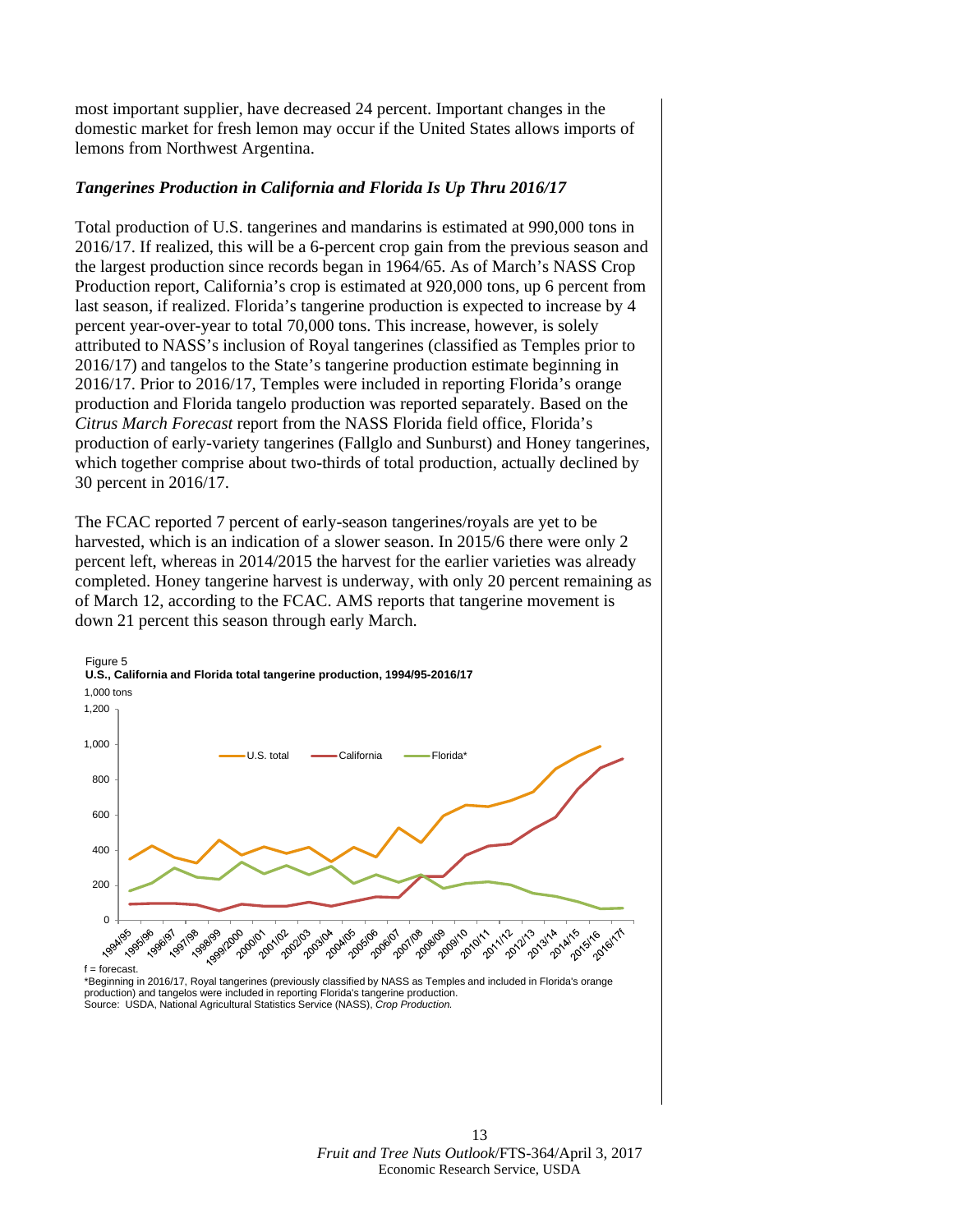### <span id="page-13-0"></span>*Ample Winter Strawberry Supplies Dampen Prices*

Early 2017 strawberry supplies were abundant, thanks to weather-induced rebounding supplies from Florida and Mexico—main suppliers of strawberries in the U.S. market during the winter months. AMS data show cumulative shipment volumes from Florida and Mexico this season through early March were each up over 40 percent from the same period a year ago, leading to lower strawberry prices through most of the winter.

U.S. strawberry grower prices averaged \$1.47 per pound in January, down from the January 2016 average of \$1.95 per pound. In February, strawberry shipping-point prices in Central Florida averaged around \$10.40 per flat (18 (1-pound) containers with lids), down from \$15.65 the same time last year; Mexican strawberries, however, averaged higher prices than last year. Strawberry retail prices showed consistent lower trends, with averages in January and February dropping between 10-25 percent from the same two months last year, based on BLS data.

Along with the winding down of supplies from Florida and Mexico, supply gaps in California due to recent heavy rains have led to significantly lower strawberry shipments from the State to date and provided strength to early March prices. California strawberry fields, however, continue to thrive, and, as acreage is projected to be fairly steady for the 2017 harvest year, state-wide production has the potential to match or exceed last year's crop of 2.88 billion pounds, barring other major weather problems for the remainder of the season. If this potential is realized, prices are likely to weaken this spring through the summer relative to last year. California is the largest strawberry-producing State, supplying approximately 91 percent of total volume.

**California strawberry acreage steady:** Total strawberry acreage in California for 2017 is reported at 36,141 acres, relatively unchanged from 2016, according to the California Strawberry Commission's report *2017 California Acreage Survey*. Eighty-three percent of this acreage was planted last fall, producing for the winter, spring, and summer of 2017. Fall 2016 planted acreage increased almost 3 percent from the previous year. Among five growing districts, acreage expanded in the two largest districts—Watsonville/Salinas and Santa Maria—each accounting for 45 percent and 30 percent of fall planted area, respectively. Projected planted acreage for this summer, for production during the fall season, is anticipated to be down 10 percent from last year. More than half of this acreage will be in the Oxnard district where summer planted area is projected to remain relatively steady from last year. However, between 11-18 percent declines are anticipated in Santa Maria and the Watsonville/Salinas districts.

**Record-high fresh per capita use in 2016; frozen use down:** The fresh market is the principal outlet for U.S. strawberry production, of which over 86 percent is consumed in the domestic market. U.S. fresh strawberry per capita use increased to record-breaking levels year-after-year since 2002 until 2014 and 2015, when it declined primarily due to reduced domestic production (table 10). Imports, mostly from Mexico, also declined in 2015. As both domestic production and imports rebounded in 2016, estimated fresh per capita use increased to around 8.0 pounds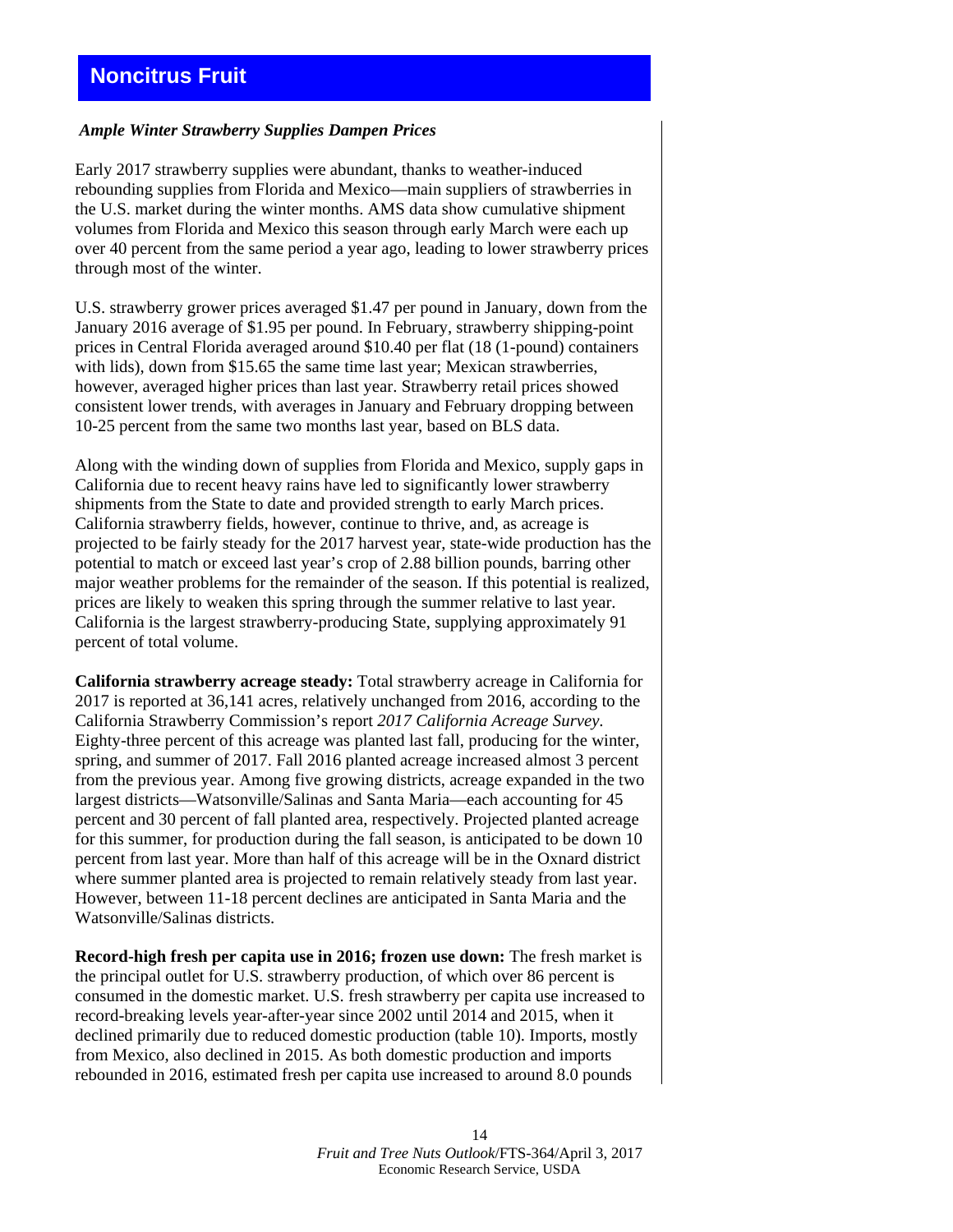<span id="page-14-0"></span>

| Table 10--Fresh strawberries: Supply and utilization in the United States, 1980 to 2016 |  |
|-----------------------------------------------------------------------------------------|--|
|-----------------------------------------------------------------------------------------|--|

| Year<br>Consumption<br>Total<br>Utilized production<br>Imports<br><b>Total supply</b><br>Exports<br>Per capita<br>----------- Million pounds -------<br>Pounds<br>1980<br>494.8<br>47.1<br>447.7<br>1.97<br>482.1<br>12.7<br>6.7<br>44.4<br>1981<br>537.5<br>544.2<br>499.8<br>2.17<br>1982<br>589.6<br>4.5<br>594.1<br>44.0<br>550.1<br>2.37<br>1983<br>585.4<br>590.5<br>46.4<br>544.1<br>5.1<br>2.32<br>1984<br>700.7<br>748.2<br>8.8<br>757.0<br>56.3<br>2.96<br>1985<br>754.1<br>763.7<br>51.5<br>712.2<br>2.99<br>9.6<br>696.3<br>1986<br>734.8<br>13.0<br>747.8<br>51.5<br>2.89<br>1987<br>780.4<br>33.2<br>756.5<br>813.6<br>57.1<br>3.12<br>78.0<br>1988<br>855.5<br>39.4<br>894.9<br>816.9<br>3.33<br>1989<br>861.6<br>36.0<br>93.0<br>804.7<br>897.6<br>3.25<br>1990<br>863.6<br>32.2<br>895.8<br>85.7<br>810.1<br>3.24<br>968.2<br>999.7<br>95.2<br>904.4<br>1991<br>31.5<br>3.57<br>1992<br>999.7<br>23.8<br>102.3<br>921.2<br>3.59<br>1,023.5<br>1993<br>31.4<br>1,042.2<br>102.1<br>940.1<br>1,010.8<br>3.62<br>1994<br>1,147.7<br>43.7<br>1,191.4<br>126.4<br>1,065.0<br>4.05<br>1995<br>58.8<br>1,204.4<br>111.4<br>1,093.1<br>4.10<br>1,145.6<br>1996<br>67.3<br>1,212.6<br>1,279.9<br>116.0<br>1,163.9<br>4.32<br>1997<br>31.9<br>1,233.7<br>4.10<br>1,201.8<br>115.8<br>1,117.9<br>1998<br>58.1<br>1,190.3<br>109.3<br>1,081.1<br>3.92<br>1,132.2<br>1999<br>94.8<br>1,400.0<br>124.3<br>1,305.2<br>1,275.7<br>4.57<br>2000<br>1,433.3<br>76.2<br>1,509.5<br>136.5<br>1,373.0<br>4.86<br>70.7<br>2001<br>128.1<br>4.21<br>1,259.7<br>1,330.4<br>1,202.3<br>2002<br>89.9<br>1,496.2<br>156.9<br>1,406.3<br>1,339.3<br>4.65<br>2003<br>90.3<br>1,732.7<br>1,537.9<br>5.29<br>1,642.4<br>194.8<br>94.4<br>2004<br>1,788.8<br>182.6<br>1,694.4<br>1,606.3<br>5.48<br>2005<br>122.7<br>1,933.7<br>207.6<br>5.83<br>1,811.0<br>1,726.1<br>2006<br>153.4<br>2,064.3<br>229.1<br>1,835.2<br>1,910.9<br>6.14<br>2007<br>157.7<br>240.3<br>2,131.0<br>1,890.7<br>6.26<br>1,973.3<br>2008<br>143.0<br>2,234.1<br>269.2<br>2,091.1<br>1,964.9<br>6.45 |      |         | Supply |         |       | Utilization |      |  |
|---------------------------------------------------------------------------------------------------------------------------------------------------------------------------------------------------------------------------------------------------------------------------------------------------------------------------------------------------------------------------------------------------------------------------------------------------------------------------------------------------------------------------------------------------------------------------------------------------------------------------------------------------------------------------------------------------------------------------------------------------------------------------------------------------------------------------------------------------------------------------------------------------------------------------------------------------------------------------------------------------------------------------------------------------------------------------------------------------------------------------------------------------------------------------------------------------------------------------------------------------------------------------------------------------------------------------------------------------------------------------------------------------------------------------------------------------------------------------------------------------------------------------------------------------------------------------------------------------------------------------------------------------------------------------------------------------------------------------------------------------------------------------------------------------------------------------------------------------------------------------------------------------------------------------------------------------------------------------------------------------------------------------------------------------------------|------|---------|--------|---------|-------|-------------|------|--|
|                                                                                                                                                                                                                                                                                                                                                                                                                                                                                                                                                                                                                                                                                                                                                                                                                                                                                                                                                                                                                                                                                                                                                                                                                                                                                                                                                                                                                                                                                                                                                                                                                                                                                                                                                                                                                                                                                                                                                                                                                                                               |      |         |        |         |       |             |      |  |
|                                                                                                                                                                                                                                                                                                                                                                                                                                                                                                                                                                                                                                                                                                                                                                                                                                                                                                                                                                                                                                                                                                                                                                                                                                                                                                                                                                                                                                                                                                                                                                                                                                                                                                                                                                                                                                                                                                                                                                                                                                                               |      |         |        |         |       |             |      |  |
|                                                                                                                                                                                                                                                                                                                                                                                                                                                                                                                                                                                                                                                                                                                                                                                                                                                                                                                                                                                                                                                                                                                                                                                                                                                                                                                                                                                                                                                                                                                                                                                                                                                                                                                                                                                                                                                                                                                                                                                                                                                               |      |         |        |         |       |             |      |  |
|                                                                                                                                                                                                                                                                                                                                                                                                                                                                                                                                                                                                                                                                                                                                                                                                                                                                                                                                                                                                                                                                                                                                                                                                                                                                                                                                                                                                                                                                                                                                                                                                                                                                                                                                                                                                                                                                                                                                                                                                                                                               |      |         |        |         |       |             |      |  |
|                                                                                                                                                                                                                                                                                                                                                                                                                                                                                                                                                                                                                                                                                                                                                                                                                                                                                                                                                                                                                                                                                                                                                                                                                                                                                                                                                                                                                                                                                                                                                                                                                                                                                                                                                                                                                                                                                                                                                                                                                                                               |      |         |        |         |       |             |      |  |
|                                                                                                                                                                                                                                                                                                                                                                                                                                                                                                                                                                                                                                                                                                                                                                                                                                                                                                                                                                                                                                                                                                                                                                                                                                                                                                                                                                                                                                                                                                                                                                                                                                                                                                                                                                                                                                                                                                                                                                                                                                                               |      |         |        |         |       |             |      |  |
|                                                                                                                                                                                                                                                                                                                                                                                                                                                                                                                                                                                                                                                                                                                                                                                                                                                                                                                                                                                                                                                                                                                                                                                                                                                                                                                                                                                                                                                                                                                                                                                                                                                                                                                                                                                                                                                                                                                                                                                                                                                               |      |         |        |         |       |             |      |  |
|                                                                                                                                                                                                                                                                                                                                                                                                                                                                                                                                                                                                                                                                                                                                                                                                                                                                                                                                                                                                                                                                                                                                                                                                                                                                                                                                                                                                                                                                                                                                                                                                                                                                                                                                                                                                                                                                                                                                                                                                                                                               |      |         |        |         |       |             |      |  |
|                                                                                                                                                                                                                                                                                                                                                                                                                                                                                                                                                                                                                                                                                                                                                                                                                                                                                                                                                                                                                                                                                                                                                                                                                                                                                                                                                                                                                                                                                                                                                                                                                                                                                                                                                                                                                                                                                                                                                                                                                                                               |      |         |        |         |       |             |      |  |
|                                                                                                                                                                                                                                                                                                                                                                                                                                                                                                                                                                                                                                                                                                                                                                                                                                                                                                                                                                                                                                                                                                                                                                                                                                                                                                                                                                                                                                                                                                                                                                                                                                                                                                                                                                                                                                                                                                                                                                                                                                                               |      |         |        |         |       |             |      |  |
|                                                                                                                                                                                                                                                                                                                                                                                                                                                                                                                                                                                                                                                                                                                                                                                                                                                                                                                                                                                                                                                                                                                                                                                                                                                                                                                                                                                                                                                                                                                                                                                                                                                                                                                                                                                                                                                                                                                                                                                                                                                               |      |         |        |         |       |             |      |  |
|                                                                                                                                                                                                                                                                                                                                                                                                                                                                                                                                                                                                                                                                                                                                                                                                                                                                                                                                                                                                                                                                                                                                                                                                                                                                                                                                                                                                                                                                                                                                                                                                                                                                                                                                                                                                                                                                                                                                                                                                                                                               |      |         |        |         |       |             |      |  |
|                                                                                                                                                                                                                                                                                                                                                                                                                                                                                                                                                                                                                                                                                                                                                                                                                                                                                                                                                                                                                                                                                                                                                                                                                                                                                                                                                                                                                                                                                                                                                                                                                                                                                                                                                                                                                                                                                                                                                                                                                                                               |      |         |        |         |       |             |      |  |
|                                                                                                                                                                                                                                                                                                                                                                                                                                                                                                                                                                                                                                                                                                                                                                                                                                                                                                                                                                                                                                                                                                                                                                                                                                                                                                                                                                                                                                                                                                                                                                                                                                                                                                                                                                                                                                                                                                                                                                                                                                                               |      |         |        |         |       |             |      |  |
|                                                                                                                                                                                                                                                                                                                                                                                                                                                                                                                                                                                                                                                                                                                                                                                                                                                                                                                                                                                                                                                                                                                                                                                                                                                                                                                                                                                                                                                                                                                                                                                                                                                                                                                                                                                                                                                                                                                                                                                                                                                               |      |         |        |         |       |             |      |  |
|                                                                                                                                                                                                                                                                                                                                                                                                                                                                                                                                                                                                                                                                                                                                                                                                                                                                                                                                                                                                                                                                                                                                                                                                                                                                                                                                                                                                                                                                                                                                                                                                                                                                                                                                                                                                                                                                                                                                                                                                                                                               |      |         |        |         |       |             |      |  |
|                                                                                                                                                                                                                                                                                                                                                                                                                                                                                                                                                                                                                                                                                                                                                                                                                                                                                                                                                                                                                                                                                                                                                                                                                                                                                                                                                                                                                                                                                                                                                                                                                                                                                                                                                                                                                                                                                                                                                                                                                                                               |      |         |        |         |       |             |      |  |
|                                                                                                                                                                                                                                                                                                                                                                                                                                                                                                                                                                                                                                                                                                                                                                                                                                                                                                                                                                                                                                                                                                                                                                                                                                                                                                                                                                                                                                                                                                                                                                                                                                                                                                                                                                                                                                                                                                                                                                                                                                                               |      |         |        |         |       |             |      |  |
|                                                                                                                                                                                                                                                                                                                                                                                                                                                                                                                                                                                                                                                                                                                                                                                                                                                                                                                                                                                                                                                                                                                                                                                                                                                                                                                                                                                                                                                                                                                                                                                                                                                                                                                                                                                                                                                                                                                                                                                                                                                               |      |         |        |         |       |             |      |  |
|                                                                                                                                                                                                                                                                                                                                                                                                                                                                                                                                                                                                                                                                                                                                                                                                                                                                                                                                                                                                                                                                                                                                                                                                                                                                                                                                                                                                                                                                                                                                                                                                                                                                                                                                                                                                                                                                                                                                                                                                                                                               |      |         |        |         |       |             |      |  |
|                                                                                                                                                                                                                                                                                                                                                                                                                                                                                                                                                                                                                                                                                                                                                                                                                                                                                                                                                                                                                                                                                                                                                                                                                                                                                                                                                                                                                                                                                                                                                                                                                                                                                                                                                                                                                                                                                                                                                                                                                                                               |      |         |        |         |       |             |      |  |
|                                                                                                                                                                                                                                                                                                                                                                                                                                                                                                                                                                                                                                                                                                                                                                                                                                                                                                                                                                                                                                                                                                                                                                                                                                                                                                                                                                                                                                                                                                                                                                                                                                                                                                                                                                                                                                                                                                                                                                                                                                                               |      |         |        |         |       |             |      |  |
|                                                                                                                                                                                                                                                                                                                                                                                                                                                                                                                                                                                                                                                                                                                                                                                                                                                                                                                                                                                                                                                                                                                                                                                                                                                                                                                                                                                                                                                                                                                                                                                                                                                                                                                                                                                                                                                                                                                                                                                                                                                               |      |         |        |         |       |             |      |  |
|                                                                                                                                                                                                                                                                                                                                                                                                                                                                                                                                                                                                                                                                                                                                                                                                                                                                                                                                                                                                                                                                                                                                                                                                                                                                                                                                                                                                                                                                                                                                                                                                                                                                                                                                                                                                                                                                                                                                                                                                                                                               |      |         |        |         |       |             |      |  |
|                                                                                                                                                                                                                                                                                                                                                                                                                                                                                                                                                                                                                                                                                                                                                                                                                                                                                                                                                                                                                                                                                                                                                                                                                                                                                                                                                                                                                                                                                                                                                                                                                                                                                                                                                                                                                                                                                                                                                                                                                                                               |      |         |        |         |       |             |      |  |
|                                                                                                                                                                                                                                                                                                                                                                                                                                                                                                                                                                                                                                                                                                                                                                                                                                                                                                                                                                                                                                                                                                                                                                                                                                                                                                                                                                                                                                                                                                                                                                                                                                                                                                                                                                                                                                                                                                                                                                                                                                                               |      |         |        |         |       |             |      |  |
|                                                                                                                                                                                                                                                                                                                                                                                                                                                                                                                                                                                                                                                                                                                                                                                                                                                                                                                                                                                                                                                                                                                                                                                                                                                                                                                                                                                                                                                                                                                                                                                                                                                                                                                                                                                                                                                                                                                                                                                                                                                               |      |         |        |         |       |             |      |  |
|                                                                                                                                                                                                                                                                                                                                                                                                                                                                                                                                                                                                                                                                                                                                                                                                                                                                                                                                                                                                                                                                                                                                                                                                                                                                                                                                                                                                                                                                                                                                                                                                                                                                                                                                                                                                                                                                                                                                                                                                                                                               |      |         |        |         |       |             |      |  |
|                                                                                                                                                                                                                                                                                                                                                                                                                                                                                                                                                                                                                                                                                                                                                                                                                                                                                                                                                                                                                                                                                                                                                                                                                                                                                                                                                                                                                                                                                                                                                                                                                                                                                                                                                                                                                                                                                                                                                                                                                                                               |      |         |        |         |       |             |      |  |
|                                                                                                                                                                                                                                                                                                                                                                                                                                                                                                                                                                                                                                                                                                                                                                                                                                                                                                                                                                                                                                                                                                                                                                                                                                                                                                                                                                                                                                                                                                                                                                                                                                                                                                                                                                                                                                                                                                                                                                                                                                                               |      |         |        |         |       |             |      |  |
|                                                                                                                                                                                                                                                                                                                                                                                                                                                                                                                                                                                                                                                                                                                                                                                                                                                                                                                                                                                                                                                                                                                                                                                                                                                                                                                                                                                                                                                                                                                                                                                                                                                                                                                                                                                                                                                                                                                                                                                                                                                               |      |         |        |         |       |             |      |  |
|                                                                                                                                                                                                                                                                                                                                                                                                                                                                                                                                                                                                                                                                                                                                                                                                                                                                                                                                                                                                                                                                                                                                                                                                                                                                                                                                                                                                                                                                                                                                                                                                                                                                                                                                                                                                                                                                                                                                                                                                                                                               |      |         |        |         |       |             |      |  |
|                                                                                                                                                                                                                                                                                                                                                                                                                                                                                                                                                                                                                                                                                                                                                                                                                                                                                                                                                                                                                                                                                                                                                                                                                                                                                                                                                                                                                                                                                                                                                                                                                                                                                                                                                                                                                                                                                                                                                                                                                                                               | 2009 | 2,288.0 | 187.2  | 2,475.2 | 271.8 | 2,203.3     | 7.17 |  |
| 2010<br>198.3<br>2,517.9<br>279.8<br>2,238.1<br>7.23<br>2,319.6                                                                                                                                                                                                                                                                                                                                                                                                                                                                                                                                                                                                                                                                                                                                                                                                                                                                                                                                                                                                                                                                                                                                                                                                                                                                                                                                                                                                                                                                                                                                                                                                                                                                                                                                                                                                                                                                                                                                                                                               |      |         |        |         |       |             |      |  |
| 2011<br>2,332.4<br>243.5<br>2,575.9<br>279.6<br>2,296.4<br>7.36                                                                                                                                                                                                                                                                                                                                                                                                                                                                                                                                                                                                                                                                                                                                                                                                                                                                                                                                                                                                                                                                                                                                                                                                                                                                                                                                                                                                                                                                                                                                                                                                                                                                                                                                                                                                                                                                                                                                                                                               |      |         |        |         |       |             |      |  |
| 2012<br>351.3<br>301.6<br>7.97<br>2,455.2<br>2,806.5<br>2,504.8                                                                                                                                                                                                                                                                                                                                                                                                                                                                                                                                                                                                                                                                                                                                                                                                                                                                                                                                                                                                                                                                                                                                                                                                                                                                                                                                                                                                                                                                                                                                                                                                                                                                                                                                                                                                                                                                                                                                                                                               |      |         |        |         |       |             |      |  |
| 330.6<br>2013<br>2,508.5<br>2,839.1<br>306.3<br>2,532.7<br>8.00                                                                                                                                                                                                                                                                                                                                                                                                                                                                                                                                                                                                                                                                                                                                                                                                                                                                                                                                                                                                                                                                                                                                                                                                                                                                                                                                                                                                                                                                                                                                                                                                                                                                                                                                                                                                                                                                                                                                                                                               |      |         |        |         |       |             |      |  |
| 2014<br>356.0<br>2,810.3<br>273.7<br>2,536.6<br>7.95<br>2,454.3                                                                                                                                                                                                                                                                                                                                                                                                                                                                                                                                                                                                                                                                                                                                                                                                                                                                                                                                                                                                                                                                                                                                                                                                                                                                                                                                                                                                                                                                                                                                                                                                                                                                                                                                                                                                                                                                                                                                                                                               |      |         |        |         |       |             |      |  |
| 2015<br>7.70<br>2,437.2<br>314.4<br>2,751.6<br>273.4<br>2,478.2                                                                                                                                                                                                                                                                                                                                                                                                                                                                                                                                                                                                                                                                                                                                                                                                                                                                                                                                                                                                                                                                                                                                                                                                                                                                                                                                                                                                                                                                                                                                                                                                                                                                                                                                                                                                                                                                                                                                                                                               |      |         |        |         |       |             |      |  |
| 2016 <sup>1</sup><br>2.510.5<br>364.7<br>2.875.2<br>277.0<br>2.598.1<br>8.02                                                                                                                                                                                                                                                                                                                                                                                                                                                                                                                                                                                                                                                                                                                                                                                                                                                                                                                                                                                                                                                                                                                                                                                                                                                                                                                                                                                                                                                                                                                                                                                                                                                                                                                                                                                                                                                                                                                                                                                  |      |         |        |         |       |             |      |  |

<sup>1</sup> Preliminary.

Source: USDA, Economic Research Service.

last year, up 4 percent from the previous year and matching the previous record in 2013.

The Processing Strawberry Advisory Board of California reported the 2016 pack estimate for frozen strawberries in the United States rose 4 percent from the previous year to 494.0 million pounds, product-weight equivalent. Compounding this increase was a 14-percent rise in beginning inventories, boosting overall frozen strawberry supplies in 2016 to 1,013.5 million pounds, up nearly 4 percent from the previous year and the highest on record (table 11). Though exports rebounded slightly in 2016 from the previous year (increases mostly to top markets—Canada and Mexico), reduced domestic demand raised ending inventories to 304.8 million pounds, 16 percent above the previous 5-year average. Historically, the U.S. frozen strawberry market has served as a residual market for the fresh, with the domestic market receiving about two-thirds of total frozen supplies.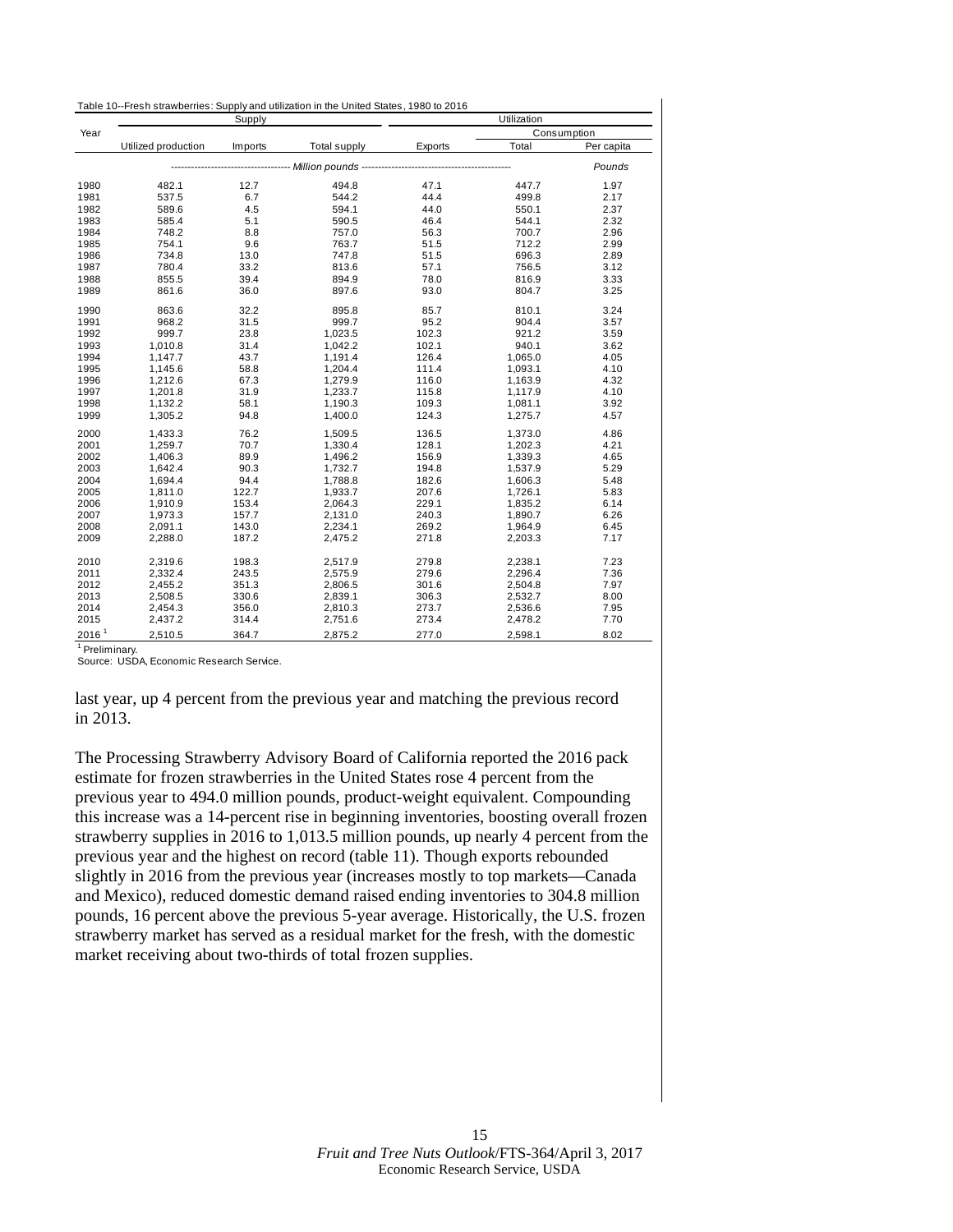<span id="page-15-0"></span>

|                          |                                                                                |         |           |         |                     |         | Consumption |                |  |
|--------------------------|--------------------------------------------------------------------------------|---------|-----------|---------|---------------------|---------|-------------|----------------|--|
|                          | Industry                                                                       | Imports | Beginning | Total   | Ending              | Exports |             | Per capita     |  |
| Year                     | pack <sup>2</sup>                                                              |         | stocks    | supply  | stocks <sup>3</sup> |         | Total       | product weight |  |
|                          | -------- <i>---------- Million pounds---</i> -----------------------<br>Pounds |         |           |         |                     |         |             |                |  |
| 1980                     | 253.1                                                                          | 83.5    | 132.5     | 469.1   | 151.9               | 4.4     | 312.8       | 1.37           |  |
| 1981                     | 210.6                                                                          | 60.1    | 151.9     | 422.6   | 115.2               | 6.6     | 300.8       | 1.31           |  |
| 1982                     | 272.7                                                                          | 34.9    | 115.2     | 422.8   | 139.9               | 7.1     | 275.8       | 1.19           |  |
| 1983                     | 292.7                                                                          | 42.6    | 139.9     | 475.2   | 176.6               | 5.9     | 292.7       | 1.25           |  |
| 1984                     | 231.4                                                                          | 50.9    | 176.6     | 458.9   | 166.0               | 8.0     | 284.9       | 1.21           |  |
| 1985                     | 229.2                                                                          | 59.7    | 166.0     | 454.9   | 167.1               | 6.6     | 281.2       | 1.18           |  |
| 1986                     | 237.6                                                                          | 52.5    | 167.1     | 457.2   | 146.6               | 8.5     | 302.1       | 1.26           |  |
| 1987                     | 334.4                                                                          | 75.3    | 146.6     | 556.3   | 236.0               | 10.8    | 309.5       | 1.27           |  |
| 1988                     | 274.6                                                                          | 64.3    | 236.0     | 574.9   | 235.2               | 17.8    | 321.9       | 1.31           |  |
| 1989                     | 238.2                                                                          | 55.0    | 235.2     | 528.4   | 167.2               | 20.5    | 340.7       | 1.38           |  |
| 1990                     | 305.9                                                                          | 72.1    | 167.2     | 545.2   | 198.3               | 32.8    | 314.1       | 1.26           |  |
| 1991                     | 330.2                                                                          | 70.5    | 198.3     | 599.1   | 219.9               | 26.1    | 353.1       | 1.39           |  |
| 1992                     | 268.5                                                                          | 58.2    | 219.9     | 546.6   | 173.8               | 30.0    | 342.8       | 1.34           |  |
| 1993                     | 365.7                                                                          | 54.5    | 173.8     | 594.0   | 214.1               | 40.4    | 339.5       | 1.31           |  |
| 1994                     | 369.0                                                                          | 55.2    | 214.1     | 638.3   | 244.7               | 63.1    | 330.4       | 1.26           |  |
| 1995                     | 371.1                                                                          | 73.5    | 244.7     | 689.4   | 255.1               | 53.1    | 381.2       | 1.43           |  |
| 1996                     | 330.1                                                                          | 56.9    | 255.1     | 642.1   | 212.0               | 46.9    | 383.2       | 1.42           |  |
| 1997                     | 328.2                                                                          | 61.0    | 212.0     | 601.1   | 220.5               | 47.3    | 333.3       | 1.22           |  |
| 1998                     | 373.8                                                                          | 54.2    | 220.5     | 648.6   | 201.4               | 59.6    | 387.6       | 1.40           |  |
| 1999                     | 419.8                                                                          | 89.8    | 201.4     | 711.0   | 277.7               | 55.6    | 377.7       | 1.35           |  |
| 2000                     | 439.7                                                                          | 78.0    | 277.7     | 795.4   | 310.5               | 42.8    | 442.2       | 1.57           |  |
| 2001                     | 422.4                                                                          | 76.0    | 310.5     | 808.8   | 243.7               | 42.9    | 522.2       | 1.83           |  |
| 2002                     | 415.9                                                                          | 112.7   | 243.7     | 772.2   | 263.7               | 45.4    | 463.1       | 1.61           |  |
| 2003                     | 429.1                                                                          | 120.1   | 263.7     | 812.9   | 247.2               | 22.9    | 542.8       | 1.87           |  |
| 2004                     | 433.6                                                                          | 125.7   | 247.2     | 806.4   | 293.6               | 22.0    | 490.9       | 1.67           |  |
| 2005                     | 416.5                                                                          | 161.6   | 293.6     | 871.7   | 218.8               | 22.2    | 630.7       | 2.13           |  |
| 2006                     | 458.5                                                                          | 181.5   | 218.8     | 858.8   | 202.5               | 28.1    | 628.2       | 2.10           |  |
| 2007                     | 502.2                                                                          | 182.2   | 202.5     | 886.8   | 280.2               | 32.0    | 574.6       | 1.90           |  |
| 2008                     | 424.9                                                                          | 173.8   | 280.2     | 878.9   | 235.2               | 35.0    | 608.6       | 2.00           |  |
| 2009                     | 482.4                                                                          | 170.3   | 235.2     | 887.9   | 322.5               | 32.1    | 533.4       | 1.74           |  |
| 2010                     | 459.0                                                                          | 188.0   | 322.5     | 969.5   | 263.1               | 34.3    | 672.1       | 2.17           |  |
| 2011                     | 458.3                                                                          | 193.1   | 263.1     | 914.6   | 291.7               | 45.1    | 577.7       | 1.85           |  |
| 2012                     | 497.9                                                                          | 215.6   | 291.7     | 1,005.2 | 303.0               | 53.5    | 648.7       | 2.06           |  |
| 2013                     | 460.0                                                                          | 199.3   | 303.0     | 962.3   | 279.1               | 62.9    | 620.3       | 1.96           |  |
| 2014                     | 465.3                                                                          | 224.2   | 279.1     | 968.6   | 206.8               | 63.3    | 698.4       | 2.19           |  |
| 2015                     | 473.2                                                                          | 298.9   | 206.8     | 978.9   | 235.9               | 50.3    | 692.8       | 2.15           |  |
| $2016^1$                 | 494.0                                                                          | 283.6   | 235.9     | 1,013.5 | 304.8               | 54.0    | 654.7       | 2.02           |  |
| <sup>1</sup> Preliminary |                                                                                |         |           |         |                     |         |             |                |  |

 After 2002, estimates from the Processing Straw berry Advisory Board of California. Previous estimates from the American Frozen Food Institute.

Stock data from USDA, National Agricultural Statistics Service, *Cold Storage Summary.*

Source: USDA, Economic Research Service.

# *Imports Fill Void in U.S. Winter Blueberry Market*

The fall and winter period mark the off-season for U.S. blueberry production. It is during this period when the domestic market transitions mostly to Southern Hemisphere supplies, with Chile as the main source. Mexican supplies also enter this market during the winter but extend throughout the spring, overlapping with early domestic production. Imports from Chile typically peak in January and February and wind down in April. However, unlike last season, Chile had an earlier harvest, prompted by a mild winter and warm spring in the region, which led to a spike in U.S. imports in December 2016 and continued large imports in January 2017.

**Blueberry prices lower this winter:** Huge supplies coming in from Chile late last year initiated the downward pressure on early 2017 prices (fig. 6). AMS data showed volumes from Chile in December 2016 were up 71 percent from the same time the previous year. Although dwarfed by Chile's supplies, significant increases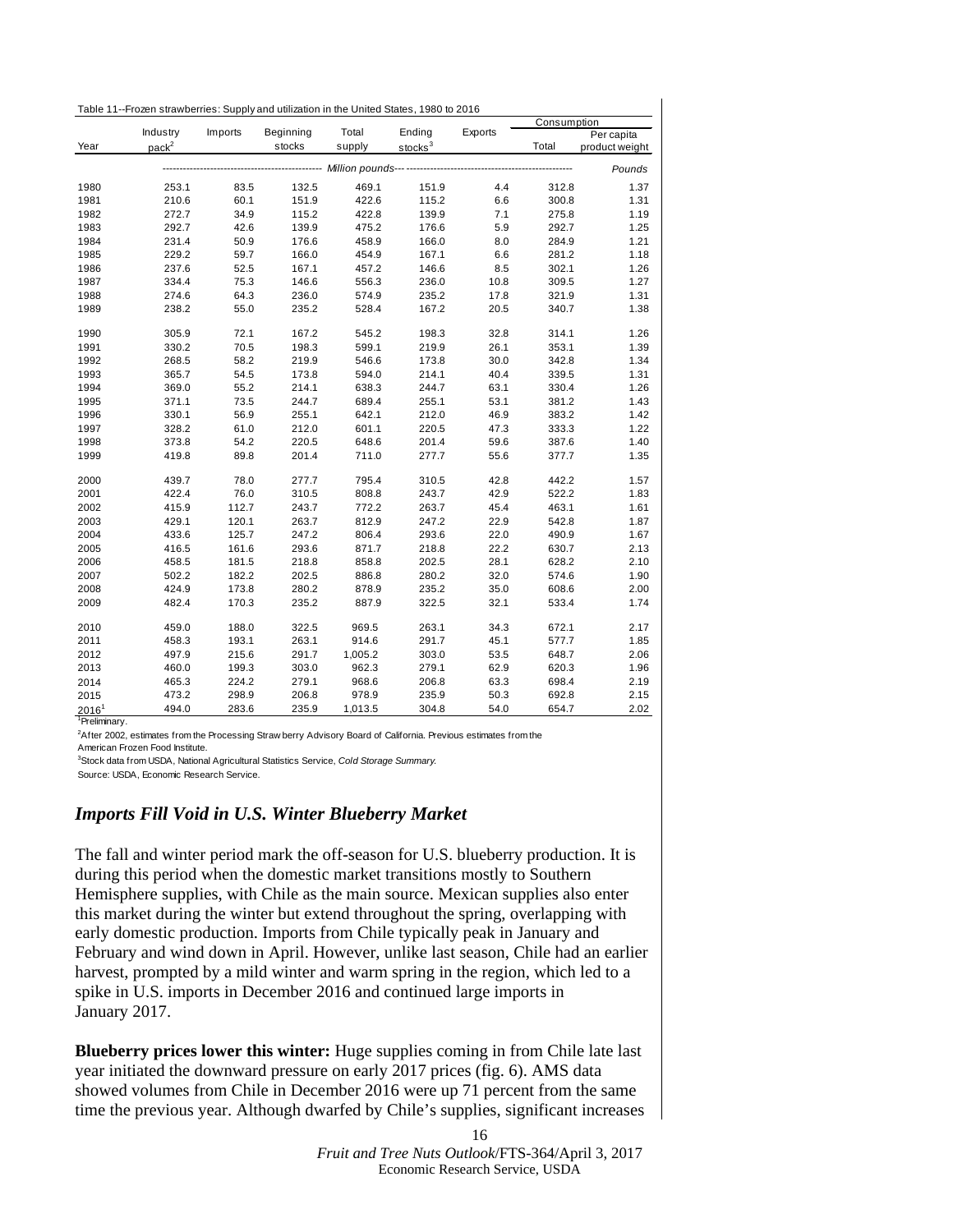

in imports from Mexico also compounded the supply-demand situation in the U.S. market, with continued higher year-over-year shipments through early March 2017. Although Chilean blueberry import shipments have slowed into early 2017, their prices continued to average below year-ago levels through much of the winter. Free-on-board shipping-point prices for Mexican blueberries crossing through Arizona, California, and Texas also averaged lower in January 2017 at \$12 per flat of 12 (6-ounce) cups with lids, compared with \$19 in January 2016, but have rebounded since. Having ample supplies to promote at retail this winter, U.S. consumers found blueberries to be cheaper, with advertised retail prices averaging 7-21 percent lower each month from December 2016 to early March 2017 than the same time the previous year across all package sizes.

**Initial domestic production up, but supply gaps likely due to freeze:** Domestic production kicks off with the Florida crop, with harvest commencing in March and reaching peak supplies in April. While still limited, early shipments from Florida during the first two weeks in March 2017 had total volume up 50 percent from the same time last year. Winter was mild in Florida, providing for better growing conditions for the crop compared to last year's cold and wet weather that delayed the harvest and led to tight supplies. Industry sources have indicated Florida supplies will gain momentum by late March and have ample promotable volume in April. Potential tight supplies in Georgia this spring due to a mid-March freeze in the U.S. southeast will likely strengthen blueberry prices this spring. Florida supplies usually keep a market presence until Georgia enters the market in mid-tolate April, followed by other major producing States that come into production during the summer months.

**Domestic demand continues to climb:** Fresh blueberry demand in the United States continues to grow on generally expanding domestic production and imports (fig. 7). In 2016, U.S. production increased, but the fresh-market crop declined due to smaller crops in Georgia, Florida, New Jersey, North Carolina and California major producing States that have a larger share of their crops destined for the fresh market, based on estimates from the North American Blueberry Council. With increased imports, however, U.S. fresh blueberry per capita use in 2016 is estimated at 1.71 pounds, surpassing the record-high 1.58 pounds in 2015.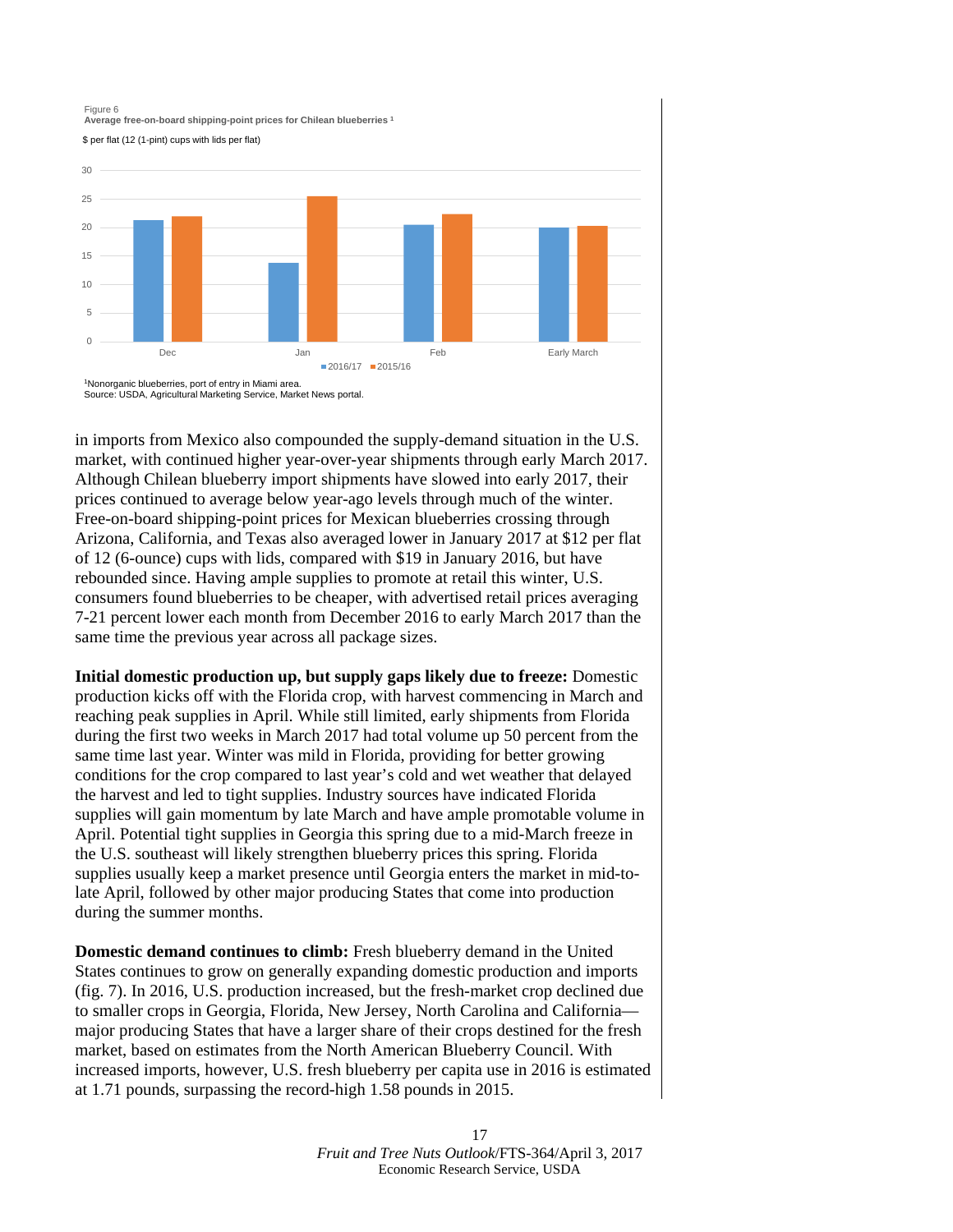

### *Avocado Supplies Reduced*

U.S. avocado supplies are running lower than a year ago due to reduced imports from Mexico and a smaller crop in California. Arrival volumes from Mexico through early March 2017 have been erratic, with the year-to-date total down 9 percent from the same time last year, based on data compiled by the Hass Avocado Board. In California, harvest this winter has been limited to the typical maintenance picking and is expected to get in full swing this spring for the 2016/17 marketing season. However, although winter rains have aided fruit quality, avocado production in California is anticipated to be down in 2016/17, following a large harvest during the previous season.

**Smaller California Crop to Boost Grower Prices:** Early projections from the California Avocado Commission (CAC) indicate state-wide production to decline by as much as 44 percent from last season. This much of a year-over-year drop in production would yield only about 220 million pounds (or 110,000 tons) for California's 2016/17 crop, down from NASS's 2015/16 crop estimate of 392.0 million pounds (historical CAC pack estimates track closely estimates from NASS) and well below the previous 5-year average of over 350 million pounds. As California produces about 85 percent of all U.S. avocados each year, this huge decline point to a significant reduction in 2016/17 domestic production, likely raising grower prices for the season. During the 2015/16 season, the large domestic crop, along with near record-high imports, drove U.S. avocado grower prices to an average \$1,320 per ton, down from \$1,880 per ton the previous season.

**Reduced supplies elevating prices for U.S. consumers:** Harvest slowdowns in Mexico during the earlier part of the country's 2016/17 avocado shipping season (July-June) may be partly to blame for the lower volumes exported to the United States to date. Although increased imports from Chile have partially offset import declines from Mexico in 2016/17 thus far, lower overall volumes have boosted prices for U.S. consumers. From January through early March, U.S. advertised retail prices for conventional-type Hass avocados have averaged \$1.15 each, up

> *Fruit and Tree Nuts Outlook*/FTS-364/April 3, 2017 Economic Research Service, USDA

18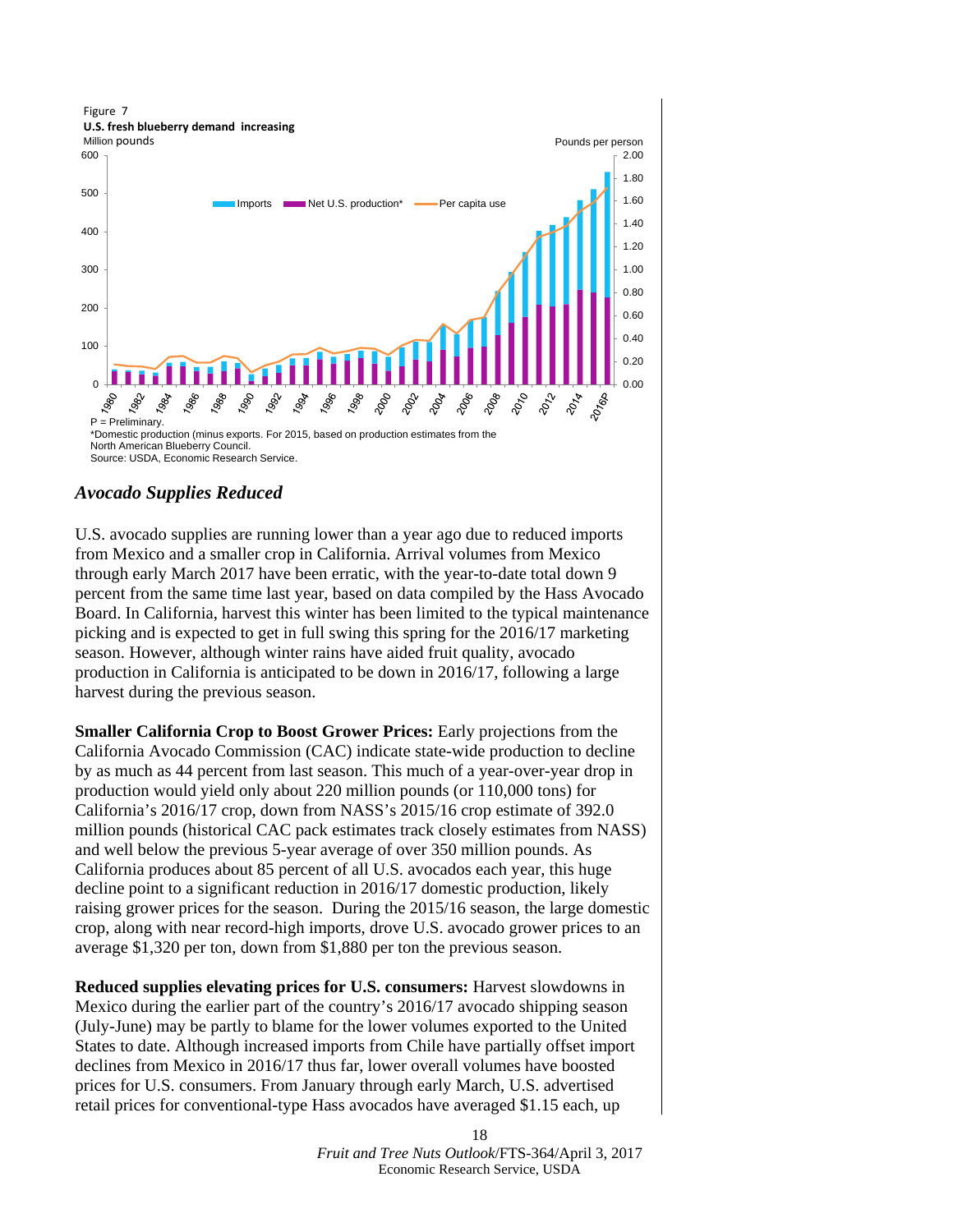0 1 2 3 4 5 6 7 8  $\Omega$ 500 1,000 1,500 2,000 2,500 1980/81 1981/82  $82$ 1983/84 1984/85 1985/86 1986/87 1987/88 1988/89 1989/90 1990/91 1991/92 1992/93 1993/94 1994/95 1995/96 1996/97 1997/98 1998/99 1999/00 2000/01 2001/02 2002/03 2003/04 2004/05 2005/06 2006/07 2007/08 2008/09 2009/10 2010/11 2011/12 2012/13 2013/14 2014/15 2015/16 Net production\* Imports — Per capita use Figure 8 **Avocado imports play a dominant role in meeting growing U.S. demand** Million pounds **Pounds Pounds** per person \*Domestic production minus exports.

Source: USDA, Economic Research Service.

from \$1.04 for the same period last year, based on AMS data. The USDA's FAS' overseas office in Mexico, however, reported in early December 2016 that exports from Mexico have resumed a normal pace but it remains to be seen whether or not higher imports from Mexico this spring and summer do materialize.

For more than a decade, imports have trended higher and served a dominant role in meeting the growing demand for avocados in the United States. Much of this growth in imports has been facilitated by Mexico's year-round access to the U.S. avocado market. Recent-year imports have totaled nearly 2.0 billion pounds annually, making up over 80 percent of total supplies for domestic use, up from 424.8 million pounds in 2005/06 (or 41 percent of total supplies for domestic use). As a result, U.S. fresh avocado per capita use reached a record 7.1 pounds in 2015/16, more than double the estimate from a decade ago (fig. 8).

# *Tropical Fresh Fruit Supplies Lower*

This year's early supplies of fresh tropical fruit in the United States are lagging 2016 levels, based on import volumes. AMS shipment data show combined imports of bananas, pineapples, papayas, and mangoes in 2017 through early-March were down 18 percent from the same period a year ago. Cumulative import supplies of these more mainstream tropical fruit were mostly down, except for papayas. Yet, at retail, prices for these fruit have generally been lower this winter.

Making up 70 percent of combined cumulative shipments to date, banana imports were down 17 percent, mostly reflecting lower shipments from Guatemala, Ecuador, Honduras, Colombia, and Nicaragua. Despite reduced supplies, U.S. consumers continue to pay lower prices for bananas, in part due to diminished demand stemming from harsh winter weather in parts of the country and from a variety of competing fresh fruit now available in the market during the winter. BLS reported banana retail prices averaging steady to slightly below year-ago levels during the first 2 months of 2017.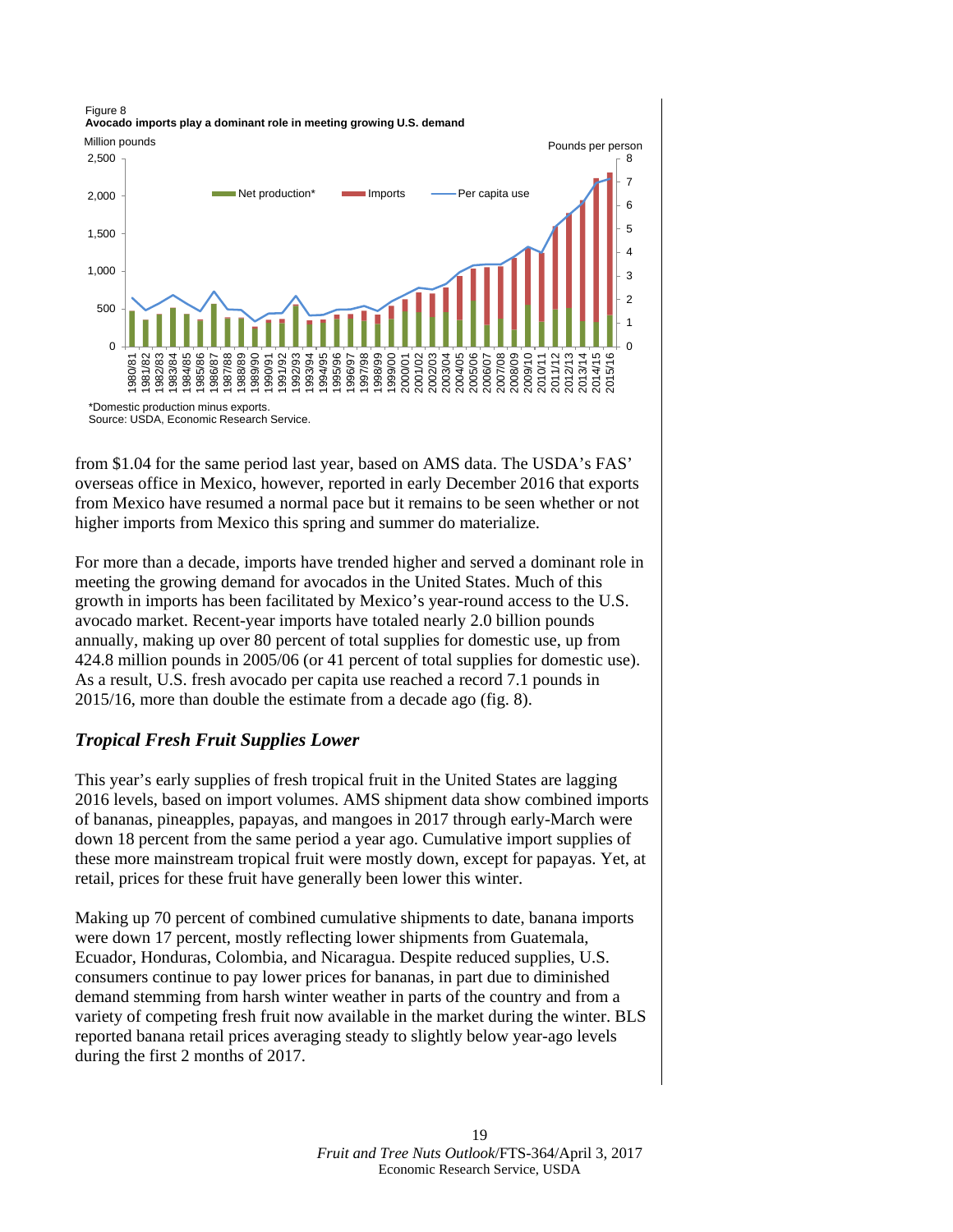Mango and pineapple imports have slowed more rapidly than banana imports, with declines of 18-32 percent. Season-to-date mango volumes were down from Peru and Ecuador, the result of an earlier harvest that helped boost both countries late-2016 supplies while reducing early-2017 volumes. However, despite some earlycrop losses in Mexico from heavy rains and strong winds, mango shipments to the U.S. market increased year-to-year each month this winter to date. Like bananas, mango prices have averaged unchanged to 14-15 percent lower than the same time last year thus far. AMS data show U.S. advertised retail prices for mangoes averaged \$1.05 each in January, unchanged from the January 2016 average, and \$1.02- \$1.06 each in February and early March 2017, compared \$1.21-\$1.23 during the same time last year, when supply gaps elevated prices, according to industry reports. Nearly two-thirds of U.S. mango imports come from Mexico, with heaviest volumes during the spring and summer months.

As for pineapples, reduced supplies to date mostly reflect lower shipments from Costa Rica as weather-related events (rains and some periods of drought) have had some impact on the country's early crop, affecting shipments to the U.S. market through this winter. Though pineapple advertised retail prices averaged below yearago levels in January, these prices have rebounded in February and into March. For the same period, papaya prices, on a per pound basis, averaged lower on increased supplies, primarily from Mexico.

With only miniscule U.S. production of tropical fruit, growth in domestic tropical fruit demand continues to be primarily fulfilled by imports. Bananas continue to outrank all other fruit in terms of U.S. fresh import volume and fresh per capita use. Among the above-mentioned tropical fruit, bananas consistently show a distant lead, with average per capita use estimated at 28 pounds annually during the period 2012-2016, while the estimates for fresh pineapples, mangoes, and papayas each averaged less than 10 pounds (fig. 9). However, per capita demand for these other mainstream tropical fruit has grown at much faster average rates than bananas over the past 5 years.

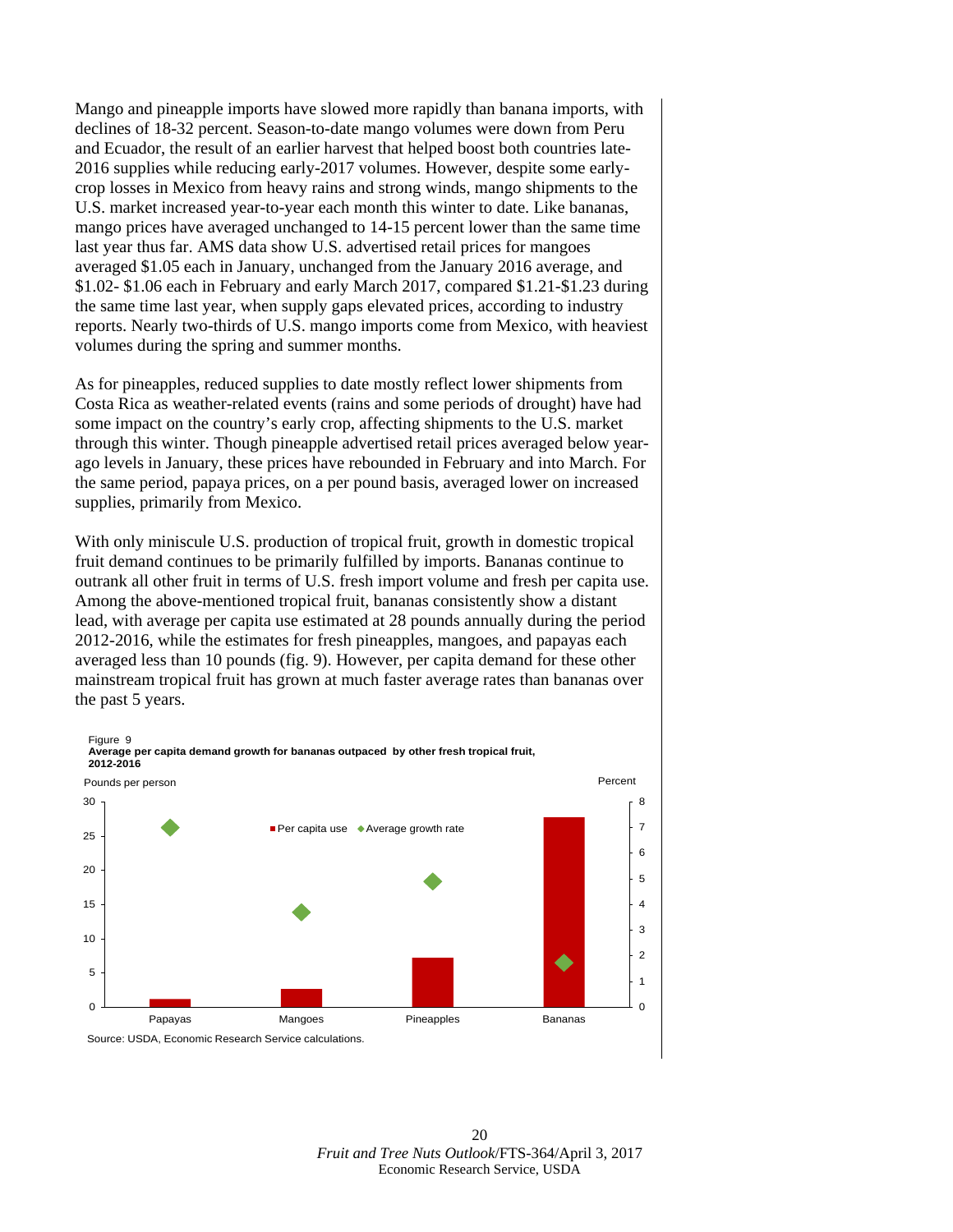### <span id="page-20-0"></span>*Melons Per Capita Use Up in 2016*

In 2016, estimated domestic disappearance (also known as net domestic use, which is a proxy for consumption) of melons totaled 8.15 billion pounds, up 6 percent from the previous year and the highest over the last 5 years. This estimate translated to 25.1 pounds per person, up from the 24.0 pounds in 2015 and slightly above the previous 5-year average (fig. 10). Increases in domestic production of watermelons and cantaloupes and overall near-record-high melon imports boosted total melon supplies in 2016. Total melon imports have generally risen over the past few decades, gaining a bigger share of the U.S. fresh melon market—from an average share of less than 10 percent during the 1980s and 1990s to over 30 percent in the past 6 years. While the United States remains a net importer of melons, exports have also trended upward, diverting a small yet growing share of U.S. supplies away from the domestic market—from about 2 percent during the 1980s to around 7 percent from 2011-2016.

**Watermelons:** Total domestic disappearance (total supply minus exports) reached a record high in 2016 at the same time that per capita use was the highest in well over a decade (table 12). Significant gains in yield per acre more than compensated for reduced harvested acreage to boost U.S. fresh-market watermelon production to 4.01 billion pounds in 2016, up 13 percent from the previous year and the previous 5-year average. Production increased in major watermelon-producing States except in South Carolina which faced a 5-percent decline. The top 4 States—Florida, Texas, California, and Georgia—experienced crop size increases in 2016, ranging 10-31 percent. Once again, imports set a new high for a sixth straight year, totaling 1.71 billion pounds, and valued at \$328.9 million—also a record. Shipments from Mexico, which accounted for 84 percent of the total import volume, rose 5 percent in 2016 from the previous year, accompanied by sharp gains from minor import suppliers such as Costa Rica, Honduras, Brazil, and Canada.

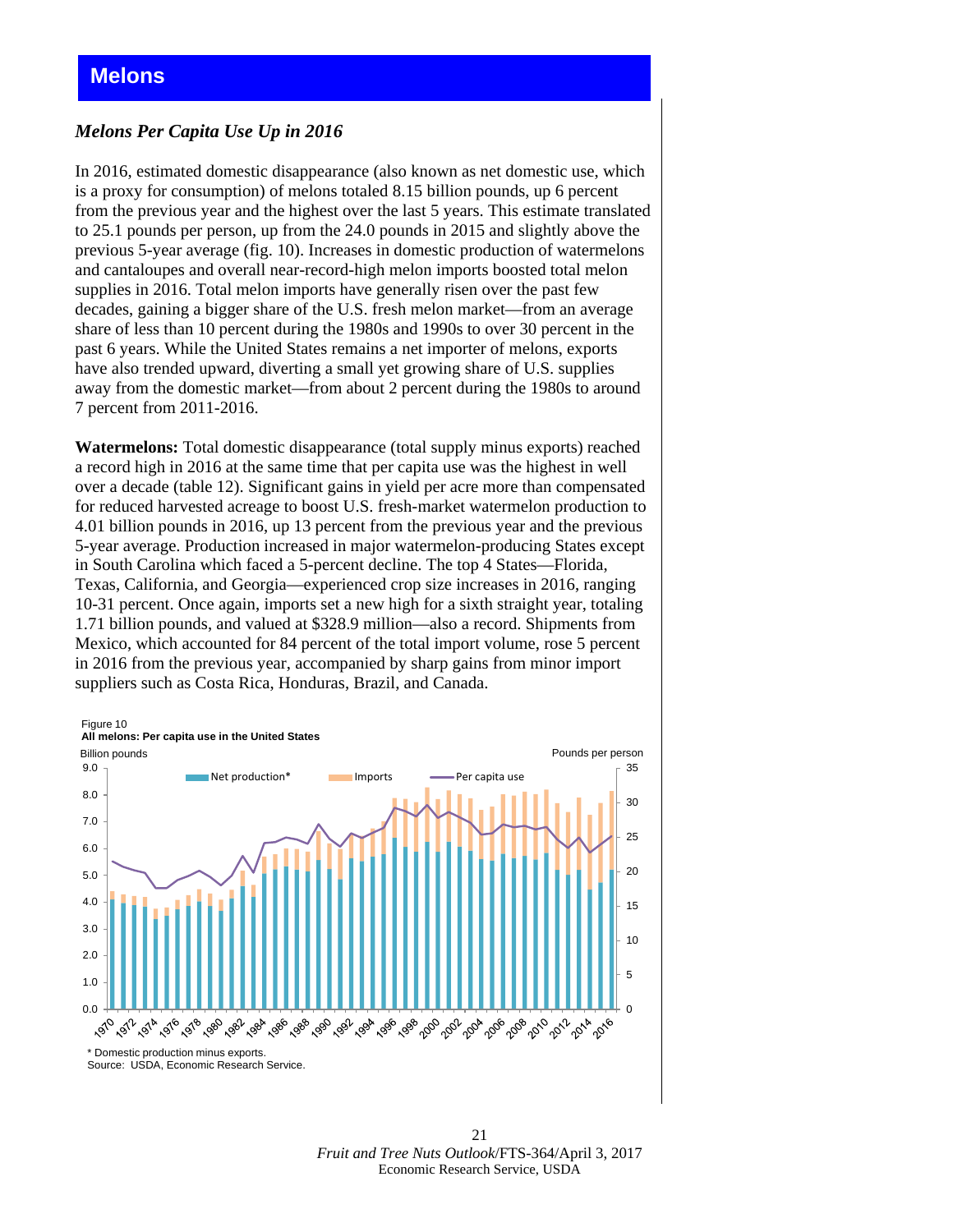<span id="page-21-0"></span>

|  | Table 12--U.S. watermelons: Supply and utilization, 1970s average-2016 |
|--|------------------------------------------------------------------------|
|--|------------------------------------------------------------------------|

|         | Supply                  |                      |         |                      | Utilization |                   |                 | Trade shares of:          |  |
|---------|-------------------------|----------------------|---------|----------------------|-------------|-------------------|-----------------|---------------------------|--|
| Year    | Production <sup>1</sup> | Imports <sup>2</sup> | Total   | Exports <sup>2</sup> | Domestic    | Per<br>capita use | Use<br>imported | Supply<br>exported        |  |
|         |                         |                      |         |                      |             | ---- Pounds ----  |                 | -------- Percent -------- |  |
| Average |                         |                      |         |                      |             |                   |                 |                           |  |
| 1970s   | 2,564.7                 | 165.8                | 2,730.4 | 91.4                 | 2,639.1     | 12.3              | 6.3             | 3.4                       |  |
| 1980s   | 2,842.0                 | 238.6                | 3,080.5 | 61.4                 | 3,019.1     | 12.7              | 7.8             | 2.0                       |  |
| 1990s   | 3,766.4                 | 342.0                | 4,108.4 | 216.7                | 3,891.8     | 14.7              | 8.6             | 5.2                       |  |
| Annual  |                         |                      |         |                      |             |                   |                 |                           |  |
| 2000    | 3,749.4                 | 446.0                | 4,195.4 | 293.3                | 3,902.1     | 13.8              | 11.4            | 7.0                       |  |
| 2001    | 4.047.8                 | 483.5                | 4.531.3 | 249.4                | 4.281.9     | 15.0              | 11.3            | 5.5                       |  |
| 2002    | 3,958.5                 | 451.3                | 4,409.8 | 364.5                | 4,045.4     | 14.0              | 11.2            | 8.3                       |  |
| 2003    | 3,832.7                 | 489.2                | 4,321.9 | 383.7                | 3,938.3     | 13.5              | 12.4            | 8.9                       |  |
| 2004    | 3,688.0                 | 546.9                | 4,234.9 | 424.0                | 3,810.9     | 13.0              | 14.4            | 10.0                      |  |
| 2005    | 3.702.3                 | 659.8                | 4,362.1 | 349.9                | 4,012.2     | 13.5              | 16.4            | 8.0                       |  |
| 2006    | 3,986.5                 | 830.5                | 4,817.0 | 297.4                | 4,519.6     | 15.1              | 18.4            | 6.2                       |  |
| 2007    | 3,734.9                 | 902.7                | 4,637.6 | 286.0                | 4,351.6     | 14.4              | 20.7            | 6.2                       |  |
| 2008    | 3,994.0                 | 1,057.1              | 5,051.1 | 307.1                | 4,744.0     | 15.6              | 22.3            | 6.1                       |  |
| 2009    | 3,893.1                 | 1,002.6              | 4,895.7 | 307.9                | 4,587.8     | 14.9              | 21.9            | 6.3                       |  |
| 2010    | 4,170.1                 | 989.9                | 5,160.0 | 296.1                | 4,863.9     | 15.7              | 20.4            | 5.7                       |  |
| 2011    | 3,612.7                 | 1.044.3              | 4,657.0 | 343.2                | 4,313.8     | 13.8              | 24.2            | 7.4                       |  |
| 2012    | 3,615.3                 | 1.092.6              | 4.707.9 | 344.1                | 4.363.7     | 13.9              | 25.0            | 7.3                       |  |
| 2013    | 3,610.2                 | 1,302.9              | 4,913.1 | 332.9                | 4,580.2     | 14.5              | 28.4            | 6.8                       |  |
| 2014    | 3,326.3                 | 1,442.6              | 4,768.9 | 338.0                | 4,430.9     | 13.9              | 32.6            | 7.1                       |  |
| 2015    | 3,547.5                 | 1.555.3              | 5,102.8 | 332.3                | 4.770.5     | 14.8              | 32.6            | 6.5                       |  |
| 2016    | 4,012.5                 | 1,709.6              | 5,722.1 | 348.8                | 5.373.4     | 16.6              | 31.8            | 6.1                       |  |

available State data adjusted to the national level. Includes all uses. 1 Source: USDA, National Agricultural Statistics Service. Production data were estimated by ERS for 1982-91 based on

<sup>2</sup> Source: U.S. Dept. of Commerce, U.S. Census Bureau.

Source: USDA, Economic Research Service (ERS).

Aided by increased availability, U.S. watermelon exports increased to 348.8 million pounds in 2016, up 5 percent from the previous year while the value of exported volume remained fairly steady at \$82 million. Export growth reflected a 4 percent increase in shipments to Canada, the top market for U.S. watermelon exports receiving nearly all of the volume, along with moderate to huge gains to Mexico, Bahamas, and Japan for much of the remaining volume.

As preparations were underway for the 2017 U.S. watermelon season to begin this spring, the U.S. market has looked to imports in meeting winter demand. AMS data show continued growth in imports in 2017, with the cumulative volume through mid-March up 32 percent from the same time a year ago. Almost two-thirds of total imports to date were the seedless type from Mexico, which were up substantially from the same time last year. Season-to-date positive import gains were also shared by shipments from Guatemala and Honduras, while weather-reduced supplies described shipments from Costa Rica. As supply availability has risen above last year thus far, consumers were fetching reduced prices this winter as observed in consistently lower average U.S. advertised retail prices in January through mid-March compared to the same period last year, especially for the red flesh miniature seedless type.

**Cantaloupe:** Domestic disappearance (or domestic use) in 2016 was estimated up 6 percent from the previous year to 2.3 billion pounds (table 13). With annual population growth at nearly 1 percent, domestic per capita use rose by 5 percent to 7.11 pounds in 2016. Supply availability last year was supported by increased domestic production and imports. National production realized almost a 2-percent increase from the previous year on expanded harvested area. However, crop size remained below average and was the third smallest since 2000. Production increases ranged between 5-27 percent in Arizona, Georgia, Indiana, and South Carolina but overall growth was limited by smaller crops in Texas, Pennsylvania, and most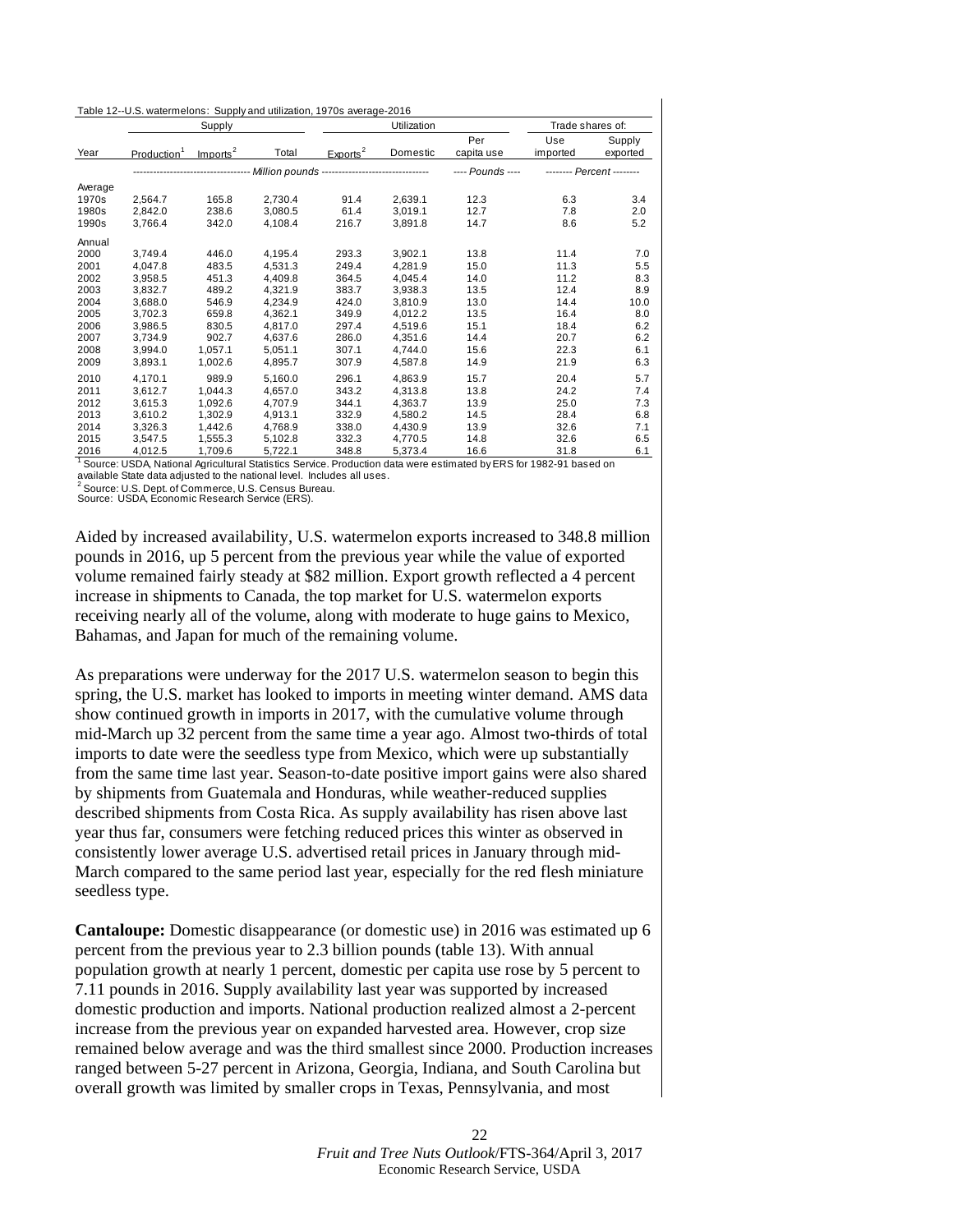| Table 13--U.S. cantaloupes: Supply and utilization, 1970s average-2016 |  |  |
|------------------------------------------------------------------------|--|--|
|------------------------------------------------------------------------|--|--|

|         | Supply                  |                      |                                        | Utilization           |          |                   | Trade shares of: |                          |
|---------|-------------------------|----------------------|----------------------------------------|-----------------------|----------|-------------------|------------------|--------------------------|
| Year    | Production <sup>1</sup> | Imports <sup>2</sup> | Total                                  | Exports <sup>23</sup> | Domestic | Per<br>capita use | Use<br>imported  | Supply<br>exported       |
|         |                         |                      | Million pounds ----------------------- |                       |          | ---- Pounds --    |                  | -------- Percent ------- |
| Average |                         |                      |                                        |                       |          |                   |                  |                          |
| 1970s   | 1,163.7                 | 166.3                | 1,330.0                                | 46.7                  | 1,283.3  | 6.0               | 13.0             | 3.5                      |
| 1980s   | 1.716.7                 | 257.3                | 1,974.0                                | 87.7                  | 1,886.4  | 7.9               | 13.3             | 4.5                      |
| 1990s   | 1,953.1                 | 691.9                | 2,644.9                                | 117.6                 | 2,527.3  | 9.5               | 26.8             | 4.4                      |
| Annual  |                         |                      |                                        |                       |          |                   |                  |                          |
| 2000    | 2,177.4                 | 1,119.2              | 3,296.6                                | 155.5                 | 3,141.0  | 11.1              | 35.6             | 4.7                      |
| 2001    | 2,261.3                 | 1,070.1              | 3,331.4                                | 146.0                 | 3,185.4  | 11.2              | 33.6             | 4.4                      |
| 2002    | 2,244.3                 | 1,108.6              | 3,352.9                                | 156.1                 | 3,196.8  | 11.1              | 34.7             | 4.7                      |
| 2003    | 2,206.9                 | 1,079.2              | 3,286.1                                | 147.3                 | 3,138.8  | 10.8              | 34.4             | 4.5                      |
| 2004    | 2,129.8                 | 910.8                | 3,040.6                                | 160.7                 | 2,879.9  | 9.8               | 31.6             | 5.3                      |
| 2005    | 2,046.5                 | 952.0                | 2,998.5                                | 162.2                 | 2,836.3  | 9.6               | 33.6             | 5.4                      |
| 2006    | 1,949.8                 | 962.8                | 2,912.6                                | 146.4                 | 2,766.1  | 9.3               | 34.8             | 5.0                      |
| 2007    | 2,042.6                 | 1,008.2              | 3,050.8                                | 157.9                 | 2,893.0  | 9.6               | 34.9             | 5.2                      |
| 2008    | 1,929.4                 | 931.0                | 2,860.4                                | 157.7                 | 2,702.7  | 8.9               | 34.4             | 5.5                      |
| 2009    | 1,905.9                 | 1,045.0              | 2,950.9                                | 169.9                 | 2,781.0  | 9.0               | 37.6             | 5.8                      |
| 2010    | 1,880.8                 | 949.2                | 2,830.0                                | 186.1                 | 2,643.9  | 8.5               | 35.9             | 6.6                      |
| 2011    | 1,869.2                 | 1,033.1              | 2,902.3                                | 202.4                 | 2,699.9  | 8.6               | 38.3             | 7.0                      |
| 2012    | 1,670.6                 | 841.7                | 2,512.3                                | 150.1                 | 2,362.1  | 7.5               | 35.6             | 6.0                      |
| 2013    | 1,817.3                 | 948.9                | 2,766.2                                | 146.6                 | 2,619.6  | 8.3               | 36.2             | 5.3                      |
| 2014    | 1,361.2                 | 902.2                | 2,263.4                                | 161.5                 | 2,101.9  | 6.6               | 42.9             | 7.1                      |
| 2015    | 1,355.2                 | 939.8                | 2,295.0                                | 122.9                 | 2,172.1  | 6.8               | 43.3             | 5.4                      |
| 2016    | 1.376.4                 | 1,041.9              | 2,418.3                                | 114.5                 | 2.303.9  | 7.1               | 45.2             | 4.7                      |

1 Source: USDA, National Agricultural Statistics Service. Production data were estimated by ERS for 1982-91 based on available State data adjusted to the national level. Includes all uses.

<sup>2</sup> Source: U.S. Dept. of Commerce, U.S. Census Bureau.

3 Exports for 1978-89 adjusted using Canadian import data.

Source: USDA, Economic Research Service (ERS).

importantly, about a 9-percent decline in California which supplied more than half of the total crop.

U.S. fresh cantaloupe imports rose 11 percent from the previous year to 1.04 billion pounds in 2016, mostly on higher shipments from dominant supplier Guatemala. Import value last year rose to a record \$250.1 million, while volume was the highest during the past 7 years. For the same period, export volume fell to a 21-year low at 114.5 million pounds, valued at \$35 million. Despite increased shipments to Mexico and to several other international markets, overall exports in 2016 declined 7 percent from the previous year due to reduced shipments to Canada, which received 72 percent of total export volume.

AMS shipment data indicate that continued slowed shipments from Costa Rica and Honduras have reduced overall import shipments into 2017 but continued increased supplies from Guatemala still provided retailers with ample supplies, fetching lower consumer prices. U.S. advertised retail prices for cantaloupes in January and February 2017 averaged 27-34 cents each lower than those for the same time last year. From a high of \$2.44 each around mid-January, prices have dropped to \$2.02 around mid-March, cheaper by 19 cents than during the same time last year.

**Honeydew:** Though area harvested in California was reduced in 2016, average yield per acre was much improved from the previous year, boosting state-wide fresh cantaloupe production 13-percent higher. Beginning in 2016, however, NASS production estimates for Arizona and Texas were discontinued, leaving only California to represent annual national production. Hence, U.S. fresh cantaloupe production last year declined by 7 percent year-over-year, totaling 352.0 million pounds (table 14). California has been the main source of U.S. cantaloupes, supplying around 80 percent of total fresh volume. Imports account for over one-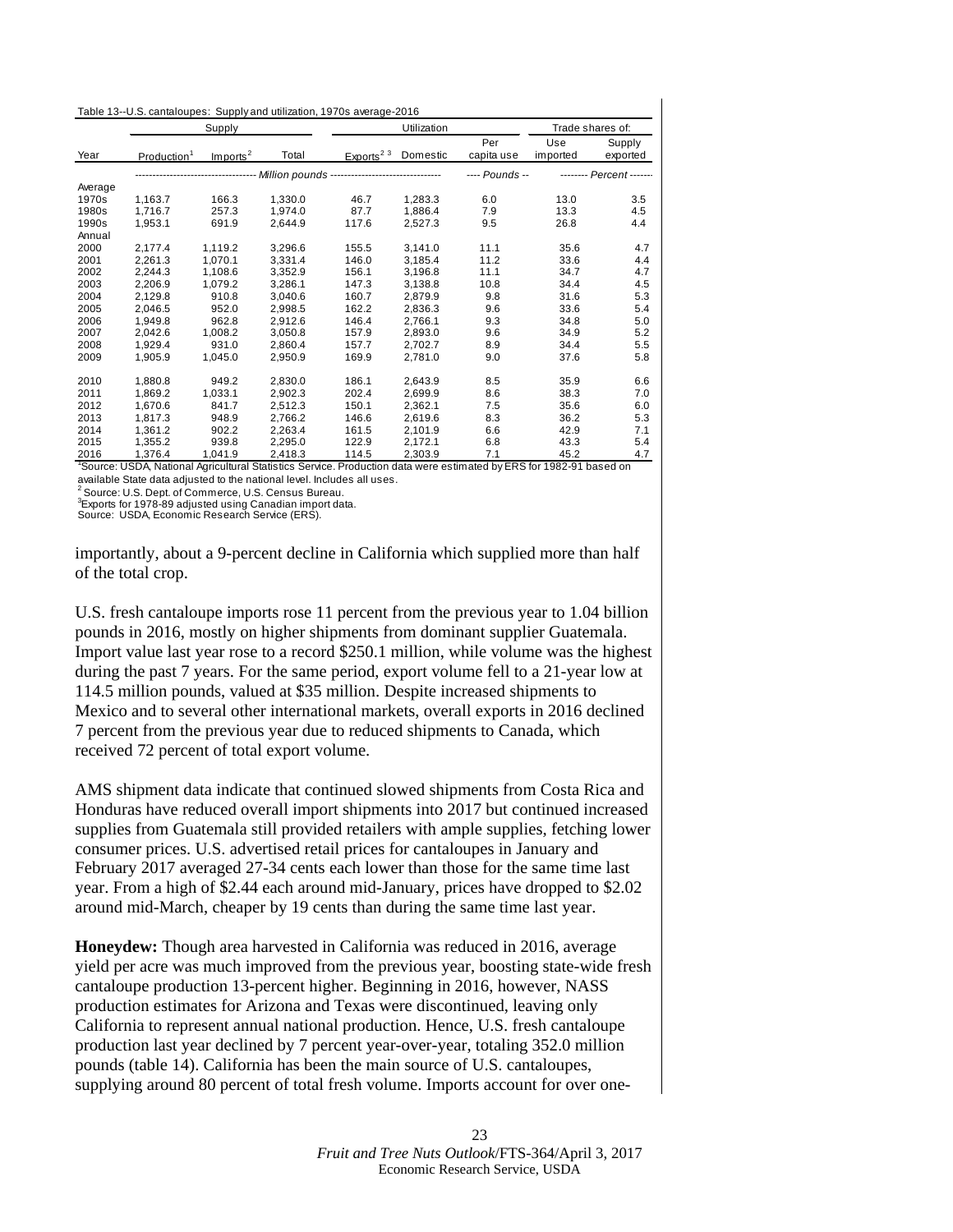third of supplies for domestic use, while exports have remained at or below 10 percent of total U.S. supplies (production plus imports).

U.S. honeydew melon imports during the first two months of 2017 were running more than 20 percent behind import volumes for the same time last year, based on AMS data. However, lack of market demand has driven down prices. U.S. advertised retail prices averaged \$3.00 each from January through early March, 40 cents below the same period a year ago. As with other melons, U.S. honeydews come in season around late spring, with peak harvest in the summer months.

|         | Supply                  |                      |                                                                   | Utilization          |          |                   | Trade shares of: |                           |
|---------|-------------------------|----------------------|-------------------------------------------------------------------|----------------------|----------|-------------------|------------------|---------------------------|
| Year    | Production <sup>1</sup> | Imports <sup>2</sup> | Total                                                             | Exports <sup>2</sup> | Domestic | Per<br>capita use | Use<br>imported  | Supply<br>exported        |
|         |                         |                      | ------------------ Million pounds ------------------------------- |                      |          | ---- Pounds ----  |                  | -------- Percent -------- |
| Average |                         |                      |                                                                   |                      |          |                   |                  |                           |
| 1970s   | 251.4                   | 18.7                 | 270.0                                                             | 25.1                 | 245.0    | 1.1               | 7.7              | 9.7                       |
| 1980s   | 437.1                   | 61.7                 | 498.7                                                             | 23.5                 | 475.3    | 2.0               | 12.4             | 4.8                       |
| 1990s   | 455.7                   | 143.1                | 598.7                                                             | 48.0                 | 550.7    | 2.1               | 25.8             | 8.2                       |
| Annual  |                         |                      |                                                                   |                      |          |                   |                  |                           |
| 2000    | 511.6                   | 174.1                | 685.7                                                             | 46.8                 | 638.9    | 2.3               | 27.3             | 6.8                       |
| 2001    | 472.0                   | 139.9                | 611.9                                                             | 48.6                 | 563.2    | 2.0               | 24.8             | 8.0                       |
| 2002    | 506.5                   | 171.5                | 678.0                                                             | 47.3                 | 630.6    | 2.2               | 27.2             | 7.0                       |
| 2003    | 507.5                   | 163.9                | 671.4                                                             | 39.4                 | 632.1    | 2.2               | 25.9             | 5.9                       |
| 2004    | 478.1                   | 165.6                | 643.7                                                             | 42.2                 | 601.5    | 2.0               | 27.5             | 6.6                       |
| 2005    | 424.3                   | 175.7                | 600.0                                                             | 45.6                 | 554.4    | 1.9               | 31.7             | 7.6                       |
| 2006    | 422.1                   | 187.3                | 609.4                                                             | 46.2                 | 563.2    | 1.9               | 33.3             | 7.6                       |
| 2007    | 414.4                   | 180.8                | 595.2                                                             | 42.3                 | 552.9    | 1.8               | 32.7             | 7.1                       |
| 2008    | 369.0                   | 191.5                | 560.5                                                             | 46.3                 | 514.2    | 1.7               | 37.2             | 8.3                       |
| 2009    | 365.7                   | 171.8                | 537.5                                                             | 40.2                 | 497.4    | 1.6               | 34.5             | 7.5                       |
| 2010    | 370.4                   | 188.8                | 559.2                                                             | 43.1                 | 516.1    | 1.7               | 36.6             | 7.7                       |
| 2011    | 362.8                   | 180.0                | 542.8                                                             | 42.6                 | 500.1    | 1.6               | 36.0             | 7.9                       |
| 2012    | 328.6                   | 180.1                | 508.7                                                             | 43.3                 | 465.4    | 1.5               | 38.7             | 8.5                       |
| 2013    | 360.5                   | 195.4                | 555.9                                                             | 47.6                 | 508.3    | 1.6               | 38.4             | 8.6                       |
| 2014    | 373.9                   | 193.6                | 567.5                                                             | 40.6                 | 526.9    | 1.7               | 36.7             | 7.2                       |
| 2015    | 376.9                   | 204.6                | 581.5                                                             | 42.7                 | 538.8    | 1.7               | 38.0             | 7.3                       |
| 2016    | 352.0                   | 173.7                | 525.7                                                             | 51.1                 | 474.7    | 1.5               | 36.6             | 9.7                       |

Table 14--U.S. honeydew melons: Supply and utilization, 1970s average-2016

<sup>1</sup> Source: USDA, National Agricultural Statistics Service.

 $^2$  Source: U.S. Dept. of Commerce, U.S. Census Bureau. Honeydews do not have a separate HS code. From 1970-1979, trade was estimated as 50 percent of the category called "other melons." From 1980-1989, shipment data were used to estimate the distribution of the "other melon" category (ranged from 42 to 59 percent). Exports were not adjusted due to data limitations. Source: USDA, Economic Research Service.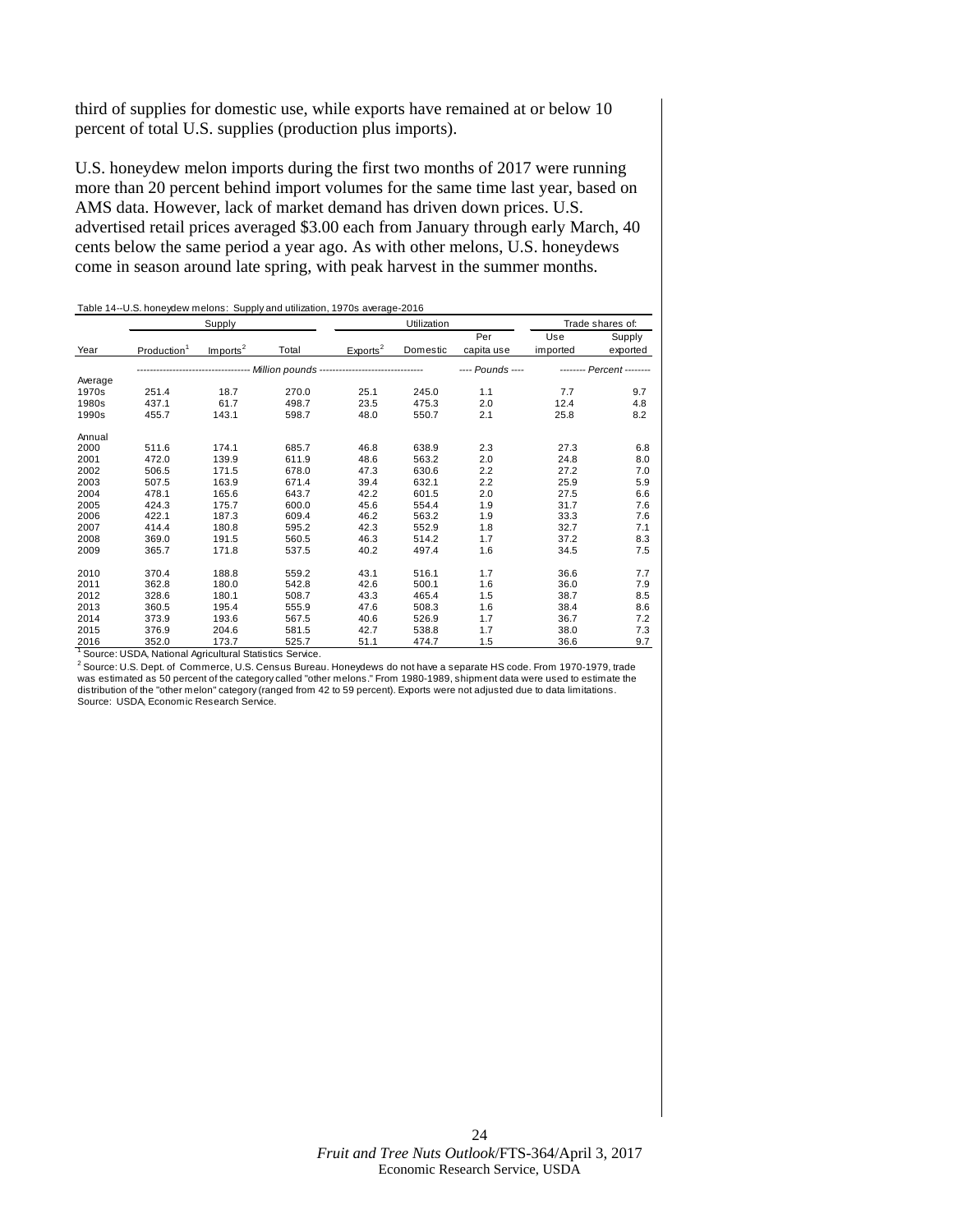### <span id="page-24-0"></span>*Largest Almond Crop Expected in 2016/17 Season*

Expanded bearing acreage and higher yields are behind the larger almond crop in California during the 2016/17 marketing season (August-July). NASS forecast production at an estimated 2.05 billion shelled pounds, up 8 percent from the 2015/16 harvest total. If realized, this will be the largest crop on record, about 1 percent higher than the previous record, achieved in 2011/12. The current season's record-large production overlaps with huge beginning stocks (fig. 11), likely keeping downward pressure on 2016/17 almond prices.

The first estimate for the 2016/17 season-average grower price for California almonds will be available on June 27, 2016 when NASS releases the *Noncitrus Fruit and Nuts 2016 Summary* report. BLS producer price index (PPI) data for almonds indicate current-season grower prices have remained below previous-year levels, with the PPI down by an average 19 percent from the previous year for August 2016 through February 2017. Following 6 consecutive years of increasing prices, the season-average grower price declined from a record-high of \$400 per pound in 2014/15 to \$284 in 2015/16 on large domestic supplies and back-to-back years of sluggish demand. Slowed movement to domestic and international markets in 2014/15 and continued lackluster exports in 2015/16 drove ending stocks higher during both years, with ending stocks reaching a near-record total of 412.0 million pounds in 2015/16—the largest ending stocks during the past 6 years. California almonds are a heavily export-oriented crop with about two-thirds of production destined for international markets.



### Figure 11 **Record production and huge beginning stocks boost U.S. almond supplies in 2016/17**

F = Forecast.

Source: USDA, Economic Research Service calculations based on total production estimates from the USDA National Agricultural Statistics Service, *Crop Production (*released March 9, 2016), U.S. trade data compiled from U.S. Department of Commerce, U.S. Census Bureau, and stocks data from the Almond Board of California.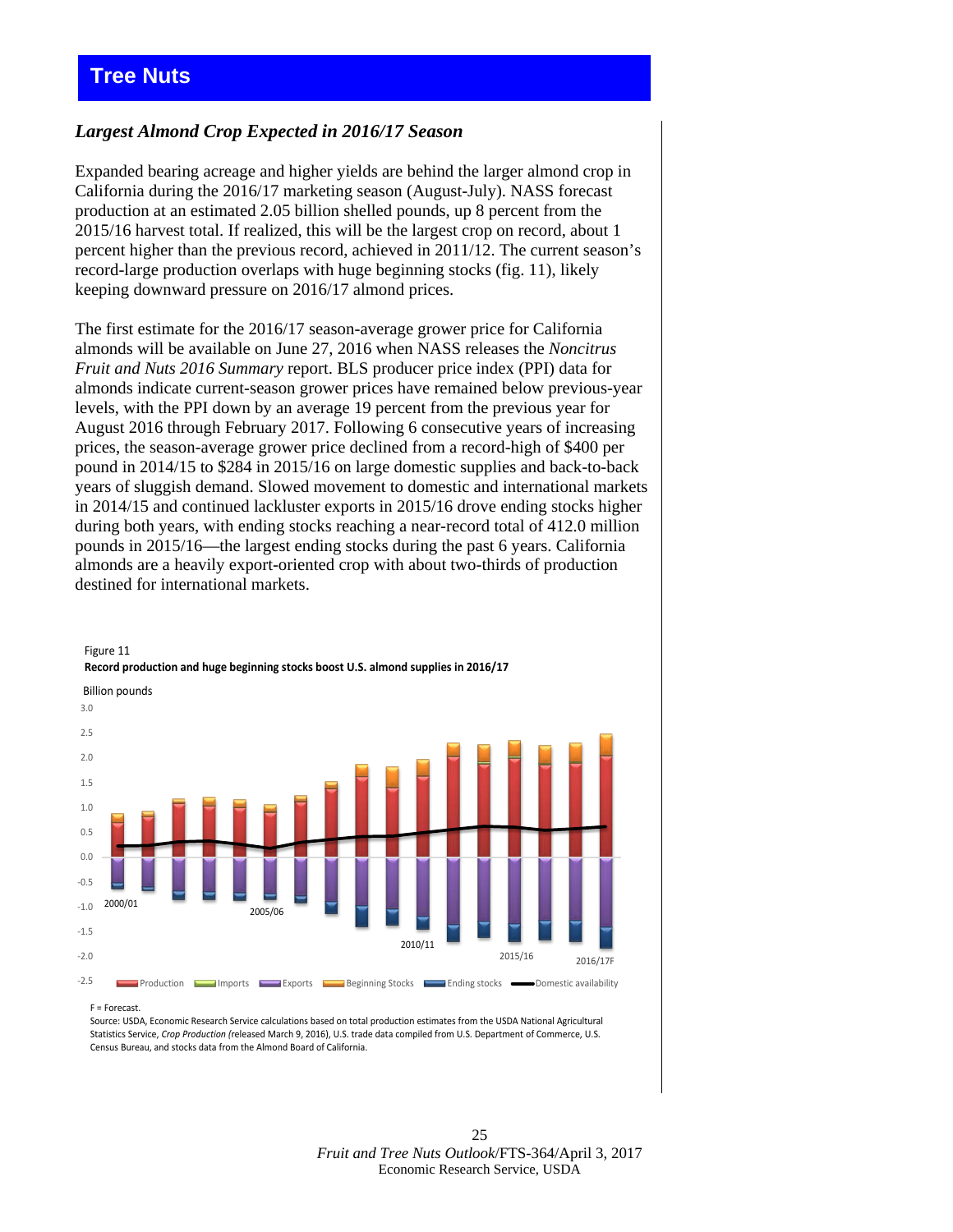Almond Board of California data indicate higher shipments to domestic and export markets in 2016/17 through February, with increases of 13 percent and 35 percent, respectively, from the same period in 2015/16. Exports are up to almost all regional partners. While stocks remain high, improved overall demand for California almonds should help mitigate any buildup in ending stocks this season.

### *Walnut Production Also Forecast To Be the Largest in 2016/17*

Similar to California's almond crop, increases in bearing acreage and yield per acre have aided the expected record-high walnut production in the State during the 2016/17 season (September-August). Crop size this season is forecast to reach 670,000 tons, in shell-basis, increasing 11 percent from 2015/16, the third straight year of record-breaking output if achieved. Despite strong exports during 2015/16, ending stocks carried over into the current season (2016/17) remained fairly large (averaging 24 percent above the past few years) on last season's huge domestic crop, record-high beginning stocks, and sluggish domestic demand. Record production, along with continued large beginning stocks, will likely continue to dampen walnut grower prices in 2016/17. On the bright side, lower prices should help bolster overall demand this season.

Data from the California Walnut Board show total shipments this season through February 2017 are up 25 percent from the same period in 2015/16. Strong shipments of shelled walnuts have boosted total domestic shipments by 18 percent thus far. This time last year, year-to-date domestic shipments fell by 2 percent. On the international side, both shelled and in-shell shipments of California walnuts appear to be robust, particularly to Europe, the Middle East, and Asia. Trending upward, in volume terms, exports have shown a growing presence in the market for U.S. walnuts—increasing in share from nearly 50 percent of domestic production during 2000/01-2005/06 to over 70 percent in 2010/11-2015/16 (fig. 12 ).



F = Forecast.

Source: USDA, Economic Research Service calculations based on total production estimates from the USDA National Agricultural Statistics Service, *Crop Production (*released March 9, 2016), U.S. trade data compiled from U.S. Department of Commerce, U.S. Census Bureau, and stocks data from the California Walnut Board.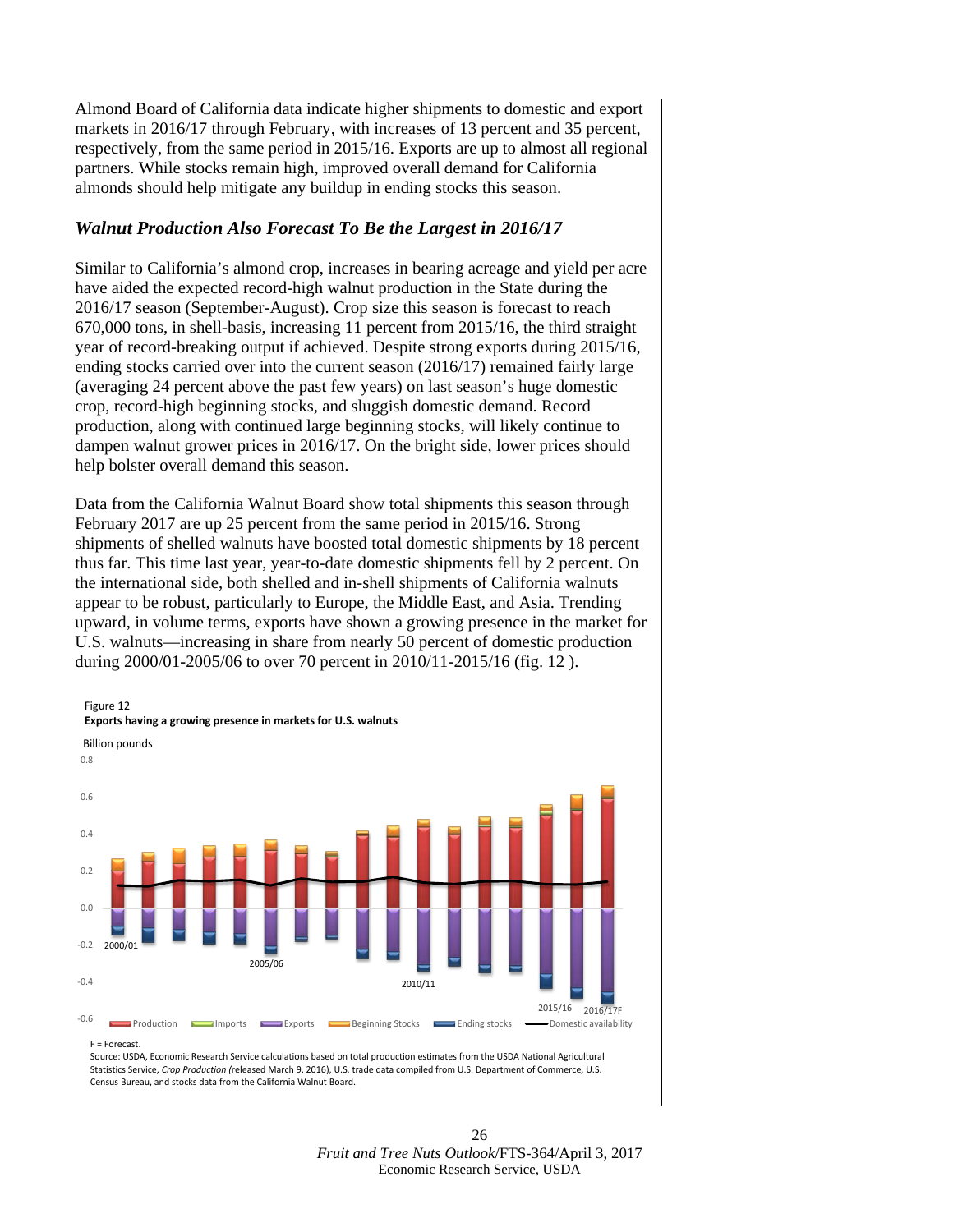### *U.S. Pecan Production Forecast Up in 2016/17*

U.S. pecan production for the 2016/17 marketing season (October-September) is forecast at 262.7 million pounds, utilized in-shell basis, up 3 percent from the previous year. This increase comes from the pecans produced from improved varieties which accounted for 91 percent of the crop (fig. 13). The native-variety crop, meanwhile, continued to decline significantly in 2016/17. Large declines in native-variety production in recent years have diminished the strong alternating "off year" and "on year" pattern in the pecan production cycle. Domestic production declined for 3 consecutive years since the last "on year" crop in 2012/13.

Georgia, New Mexico, and Texas remain the top three pecan-producing States in 2016/17 and together will account for 81 percent of U.S. production. Beginning in the 2016 crop year, NASS discontinued pecan production estimates in Arkansas, Florida, Kansas, Mississippi, Missouri, and South Carolina which together produced less than 5 percent of total production over the last few years. Currentseason production increases are expected in most States, except New Mexico (down 1 percent from 2015/16) and Louisiana (down 20 percent).

Increased domestic production, fairly large beginning stocks, and strong year-todate imports (for both in-shell and shelled pecans) point to an overall boost in U.S. supplies in 2016/17, potentially driving down prices. Demand is strong for U.S. pecans in the international market, particularly for the shelled nuts. Although export volume of in-shell pecans has remained sluggish this marketing season through January 2017, year-to-date shelled export volume has risen 46 percent above the same period in 2015/16, with gains to many of the key markets in North America, Europe, the Middle East, and East and Southeast Asia.



Source: USDA, National Agricultural Statistics Service, *Noncitrus Fruit and Nuts Summary*, various issues.